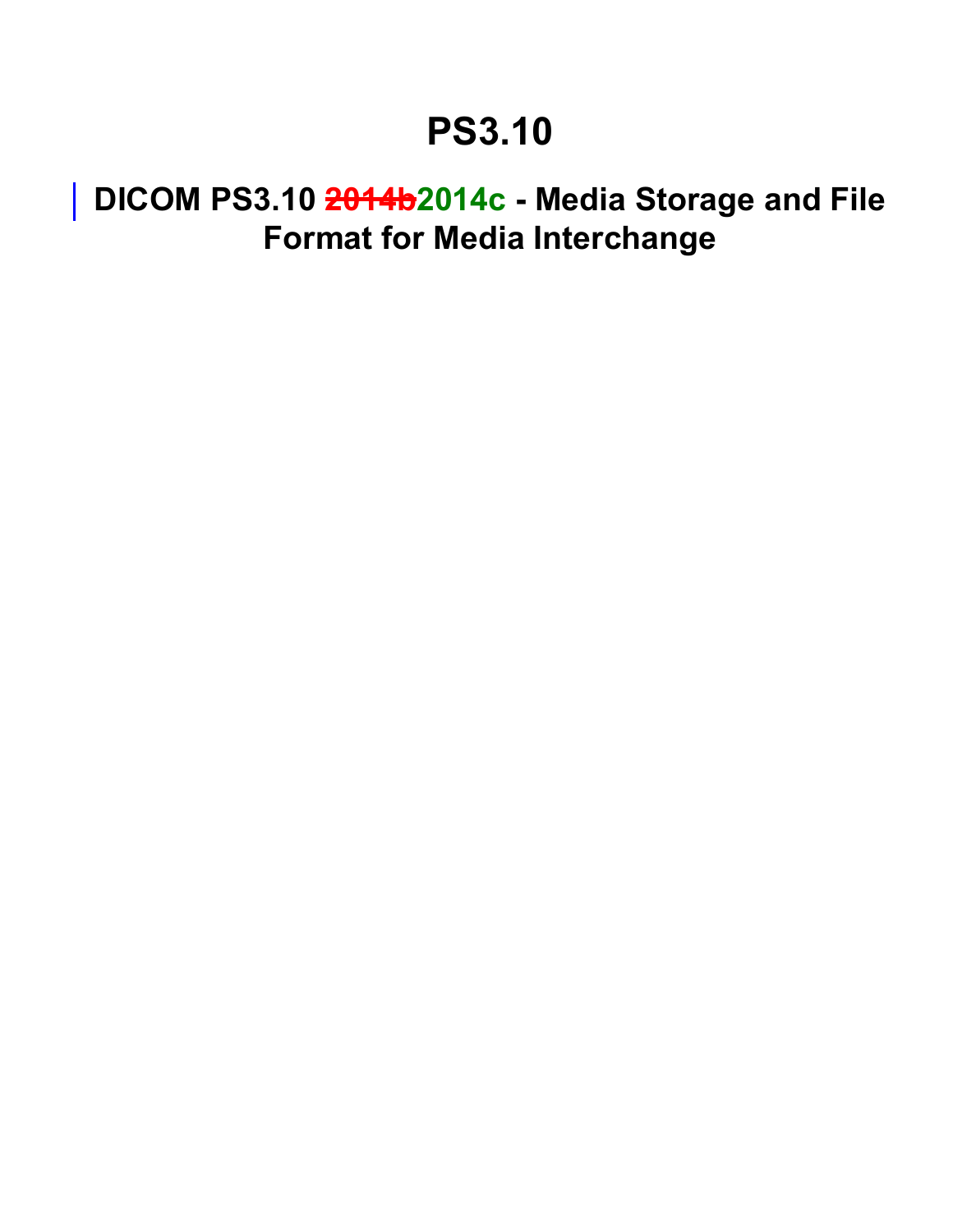**PS3.10: DICOM PS3.10 2014b2014c - Media Storage and File Format for Media Interchange**

Copyright © 2014 NEMA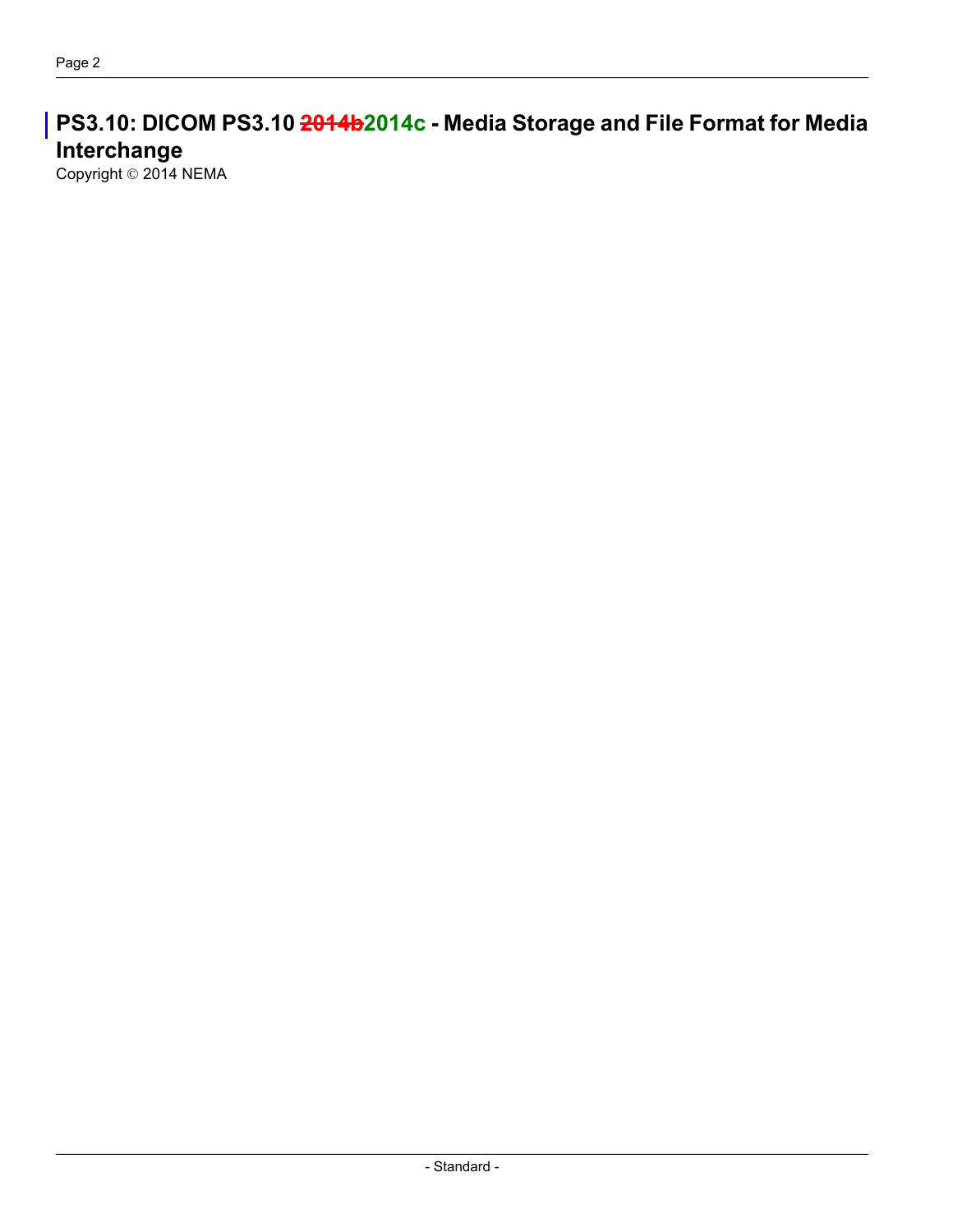### **Table of Contents**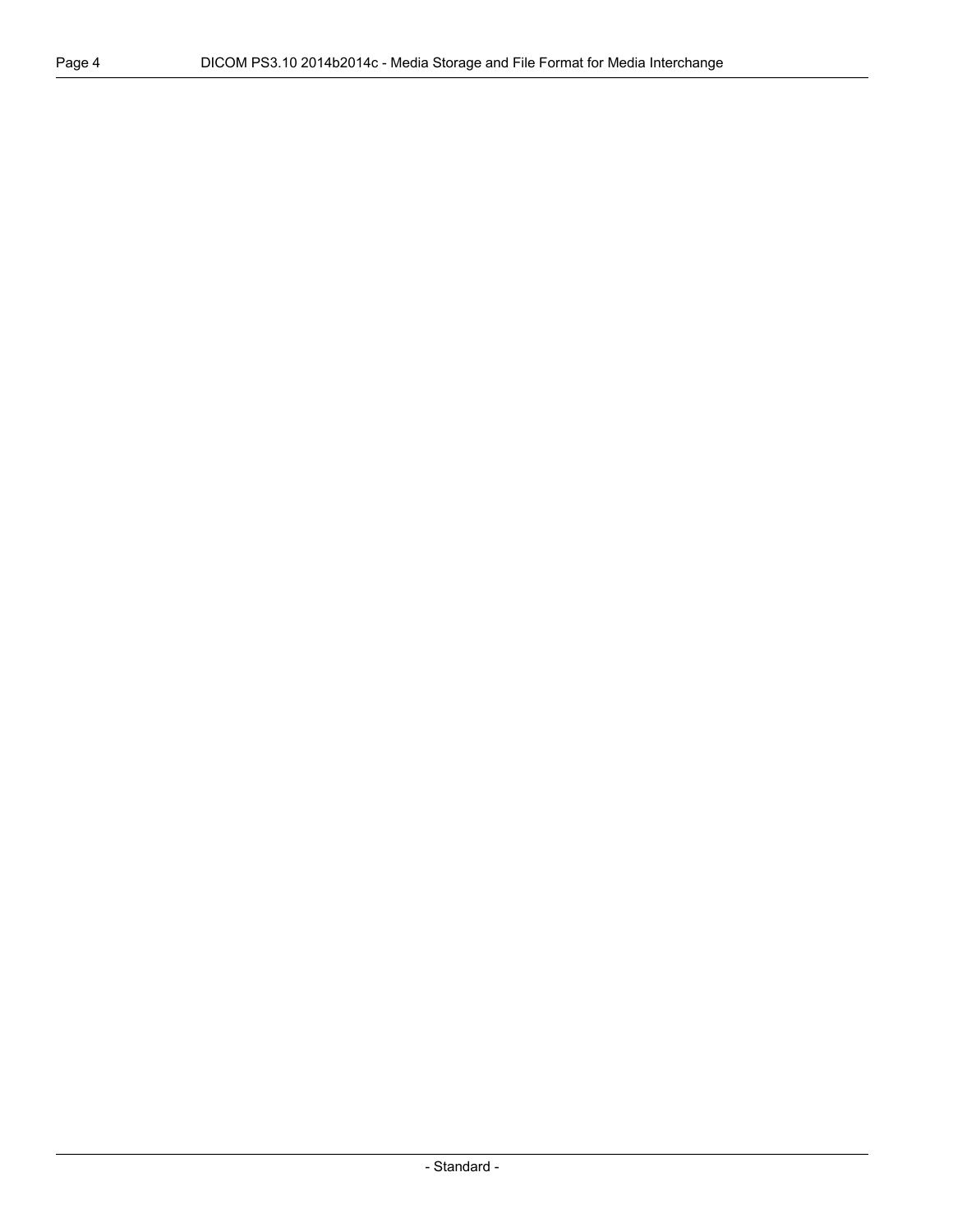### **List of Figures**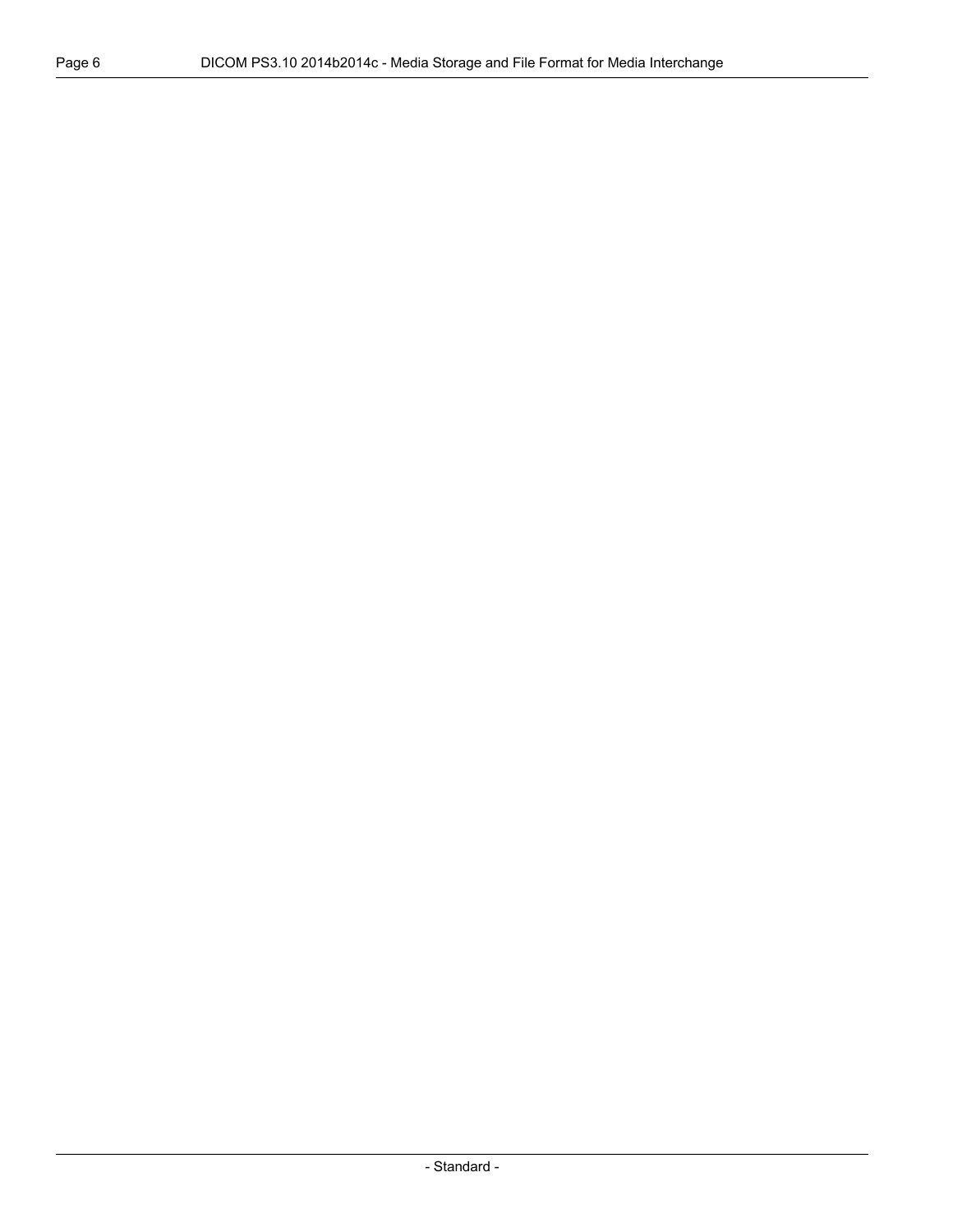### **List of Tables**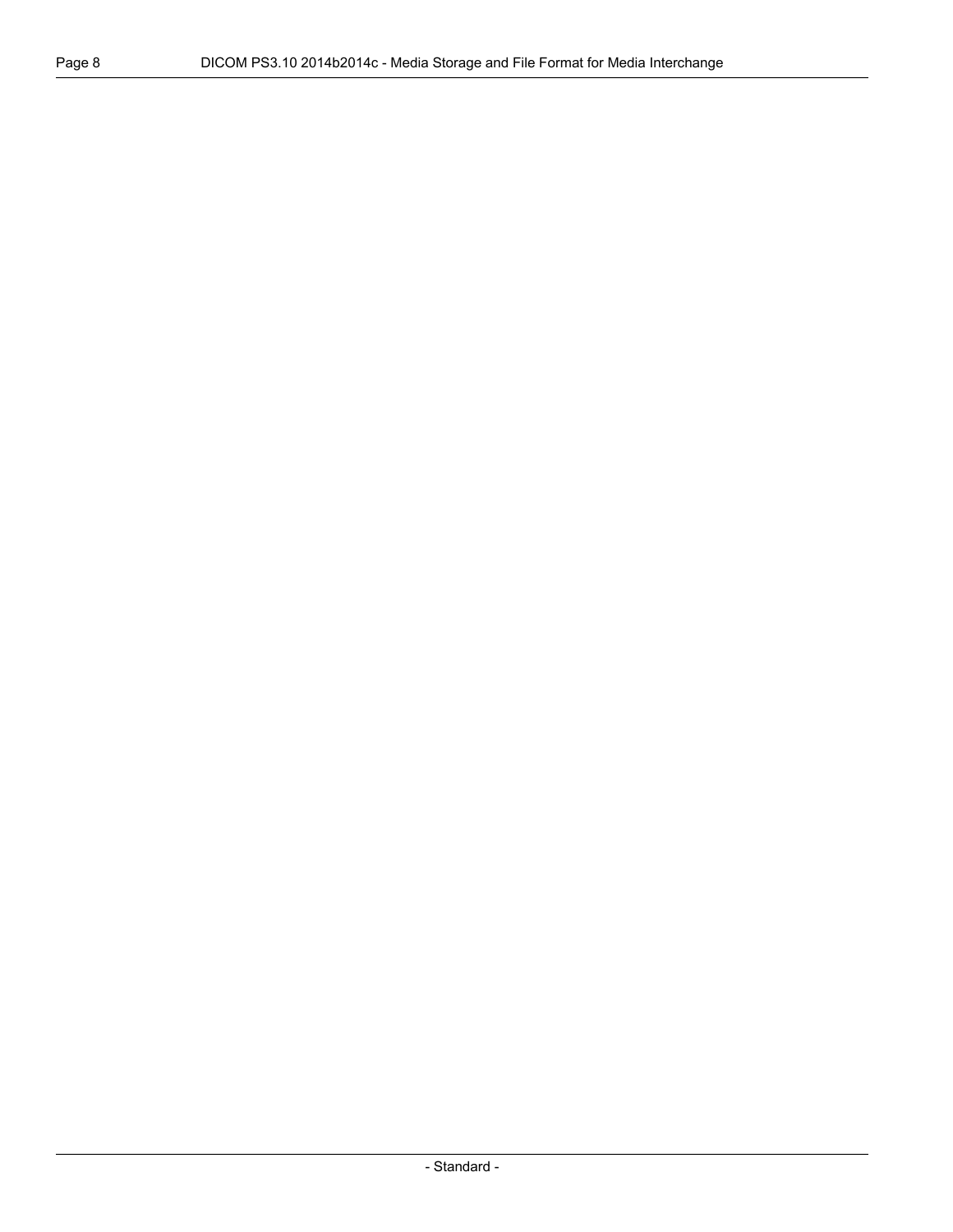## <span id="page-8-0"></span>**Notice and Disclaimer**

The information in this publication was considered technically sound by the consensus of persons engaged in the development and approval of the document at the time it was developed. Consensus does not necessarily mean that there is unanimous agreement among every person participating in the development of this document.

NEMA standards and guideline publications, of which the document contained herein is one, are developed through a voluntary consensus standards development process. This process brings together volunteers and/or seeks out the views of persons who have an interest in the topic covered by this publication. While NEMA administers the process and establishes rules to promote fairness in the development of consensus, it does not write the document and it does not independently test, evaluate, or verify the accuracy or completeness of any information or the soundness of any judgments contained in its standards and guideline publications.

NEMA disclaims liability for any personal injury, property, or other damages of any nature whatsoever, whether special, indirect, consequential, or compensatory, directly or indirectly resulting from the publication, use of, application, or reliance on this document. NEMA disclaims and makes no guaranty or warranty, expressed or implied, as to the accuracy or completeness of any information published herein, and disclaims and makes no warranty that the information in this document will fulfill any of your particular purposes or needs. NEMA does not undertake to guarantee the performance of any individual manufacturer or seller's products or services by virtue of this standard or guide.

In publishing and making this document available, NEMA is not undertaking to render professional or other services for or on behalf of any person or entity, nor is NEMA undertaking to perform any duty owed by any person or entity to someone else. Anyone using this document should rely on his or her own independent judgment or, as appropriate, seek the advice of a competent professional in determining the exercise of reasonable care in any given circumstances. Information and other standards on the topic covered by this publication may be available from other sources, which the user may wish to consult for additional views or information not covered by this publication.

NEMA has no power, nor does it undertake to police or enforce compliance with the contents of this document. NEMA does not certify, test, or inspect products, designs, or installations for safety or health purposes. Any certification or other statement of compliance with any health or safety-related information in this document shall not be attributable to NEMA and is solely the responsibility of the certifier or maker of the statement.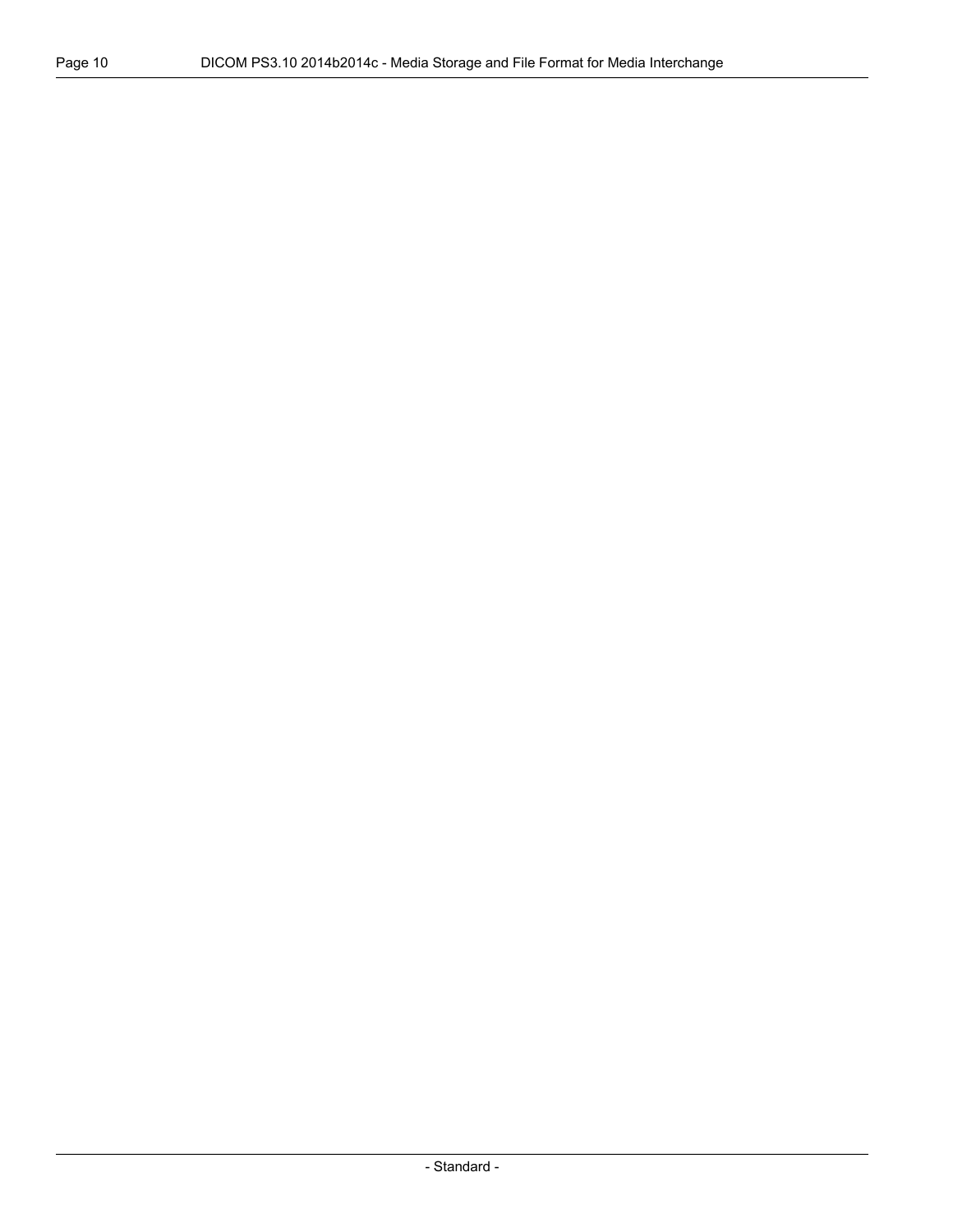## <span id="page-10-0"></span>**Foreword**

This DICOM Standard was developed according to the procedures of the DICOM Standards Committee.

The DICOM Standard is structured as a multi-part document using the guidelines established in ???.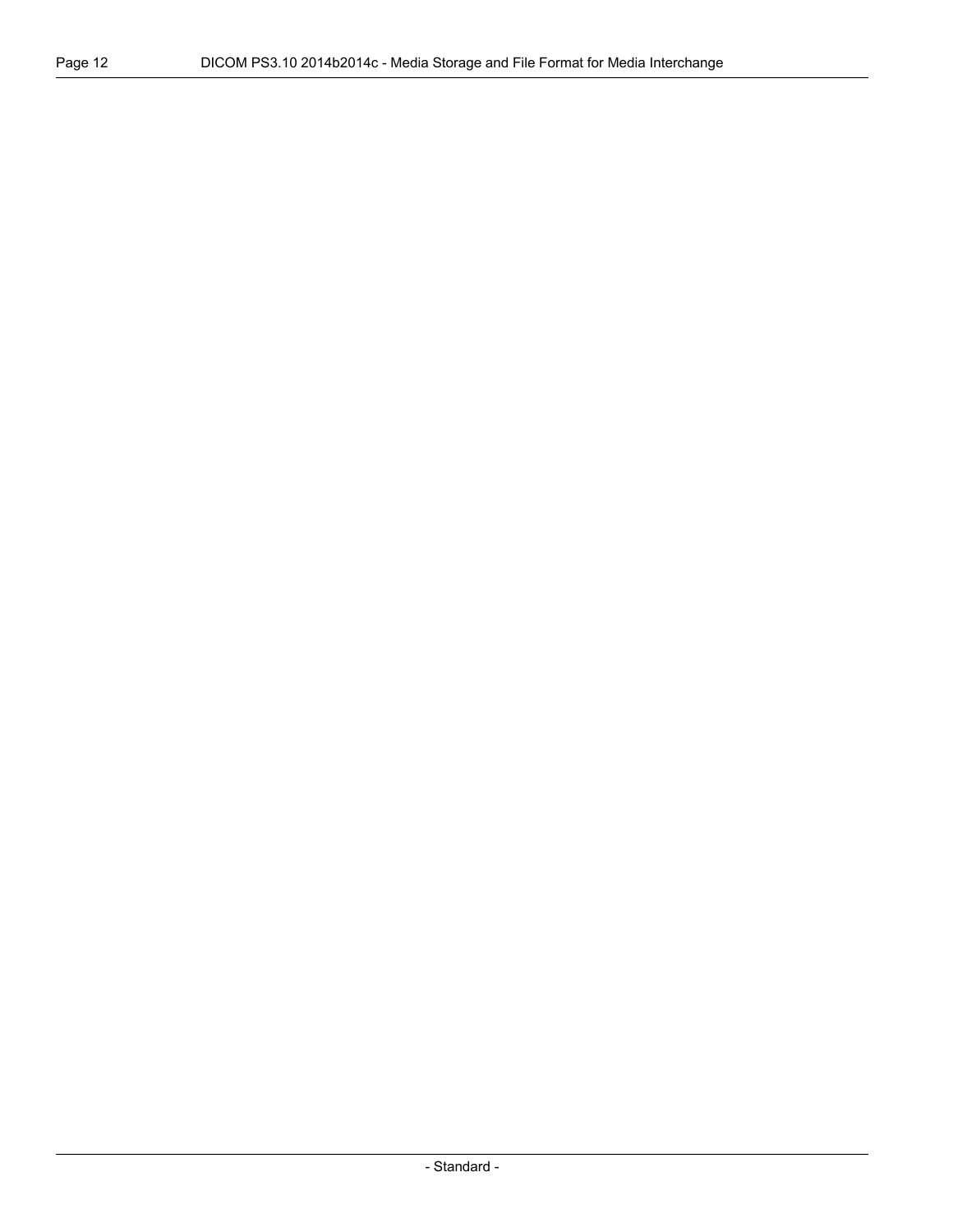# <span id="page-12-0"></span>**1 Scope and Field of Application**

This Part of the DICOM Standard specifies a general model for the storage of Medical Imaging information on removable media. The purpose of this Part is to provide a framework allowing the interchange of various types of medical images and related information on a broad range of physical storage media.

This Part specifies:

- a. a layered model for the storage of medical images and related information on storage media. This model introduces the concept of Media Storage Application Profiles, which specify application specific subsets of the DICOM Standard to which a Media Storage implementation may claim conformance. Such a conformance applies only to the writing, reading and updating of the content of storage media. Specific Application Profiles are not included in this Part but in [PS3.11](part11.pdf#PS3.11);
- b. a DICOM File Format supporting the encapsulation of any Information Object Definition;
- c. a Secure DICOM File Format supporting the encapsulation of a DICOM File Format in a cryptographic envelope;
- d. a DICOM File Service providing independence from the underlying media format and physical media. The policies specific to the DICOMDIR file used to store the Media Storage Directory Service/Object Pair Class are also addressed.

This Part is related to other parts of the DICOM Standard in that:

- [PS3.2](part02.pdf#PS3.2), Conformance, specifies the requirements that shall be met to achieve DICOM Conformance in Media Storage;
- [PS3.3](part03.pdf#PS3.3), Information Object Definitions, specifies a number of Information Object Definitions (e.g., various types of images) that may be used in conjunction with this part;
- [PS3.4](part04.pdf#PS3.4), builds upon this part to define the Media Storage Service Class;
- [PS3.5](part05.pdf#PS3.5), Data Structure and Encoding, addresses the encoding rules necessary to construct a Data Set that is encapsulated in a file as specified in this part;
- [PS3.6](part06.pdf#PS3.6), Data Dictionary, contains a registry by Tag of all Data Elements related to the Attributes of Information Objects defined in [PS3.3](part03.pdf#PS3.3). This index includes the Value Representation and Value Multiplicity for each Data Element;
- [PS3.11](part11.pdf#PS3.11), Media Storage Application Profiles standardizes a number of choices related to a specific clinical need (selection of a Physical Medium and Media Format as well as specific Service/Object Pair Classes). It aims at facilitating the interoperability between implementations that claim conformance to the same Application Profile. [PS3.11](part11.pdf#PS3.11) is intended to be extended as the clinical needs for Media Storage Interchange evolve;
- [PS3.12](part12.pdf#PS3.12), Media Formats and Physical Media for Data Interchange, defines a number of selected Physical Medium and corresponding Media Formats. These Media Formats and Physical Medium selections are referenced by one or more of the Application Profiles of [PS3.11](part11.pdf#PS3.11). [PS3.12](part12.pdf#PS3.12) is intended to be extended as the technologies related to Physical Medium evolve.
- [PS3.15](part15.pdf#PS3.15), Security Profiles defines a number of profiles for use with Secure DICOM Media Storage Application Profiles. The Media Storage Security Profiles specify the cryptographic techniques to be used for each Secure DICOM File in a Secure Media Storage Application Profile.

PS3.10 lays a foundation for open Media Interchange by standardizing an overall architecture and addressing some of the major barriers to interoperability: the definition of a DICOM File Format, a DICOM File Service and the policies associated with a Media Storage Directory structure.

Note

[PS3.3](part03.pdf#PS3.3) specifies a general medical imaging Basic Directory Information Object Definition and [PS3.4](part04.pdf#PS3.4) specifies the corresponding Media Storage Directory SOP Class that is a member of the Media Storage Service Class.

Adherence to the provisions of PS3.10 by implementations reading, writing or updating Storage Media represents a key foundation for open Storage Media Interchange. However, it is only with the selection of standard Physical Media and corresponding Media Formats in [PS3.12](part12.pdf#PS3.12) and the use of specific Application Profiles in [PS3.11](part11.pdf#PS3.11) that effective Media Storage Interchange interoperability is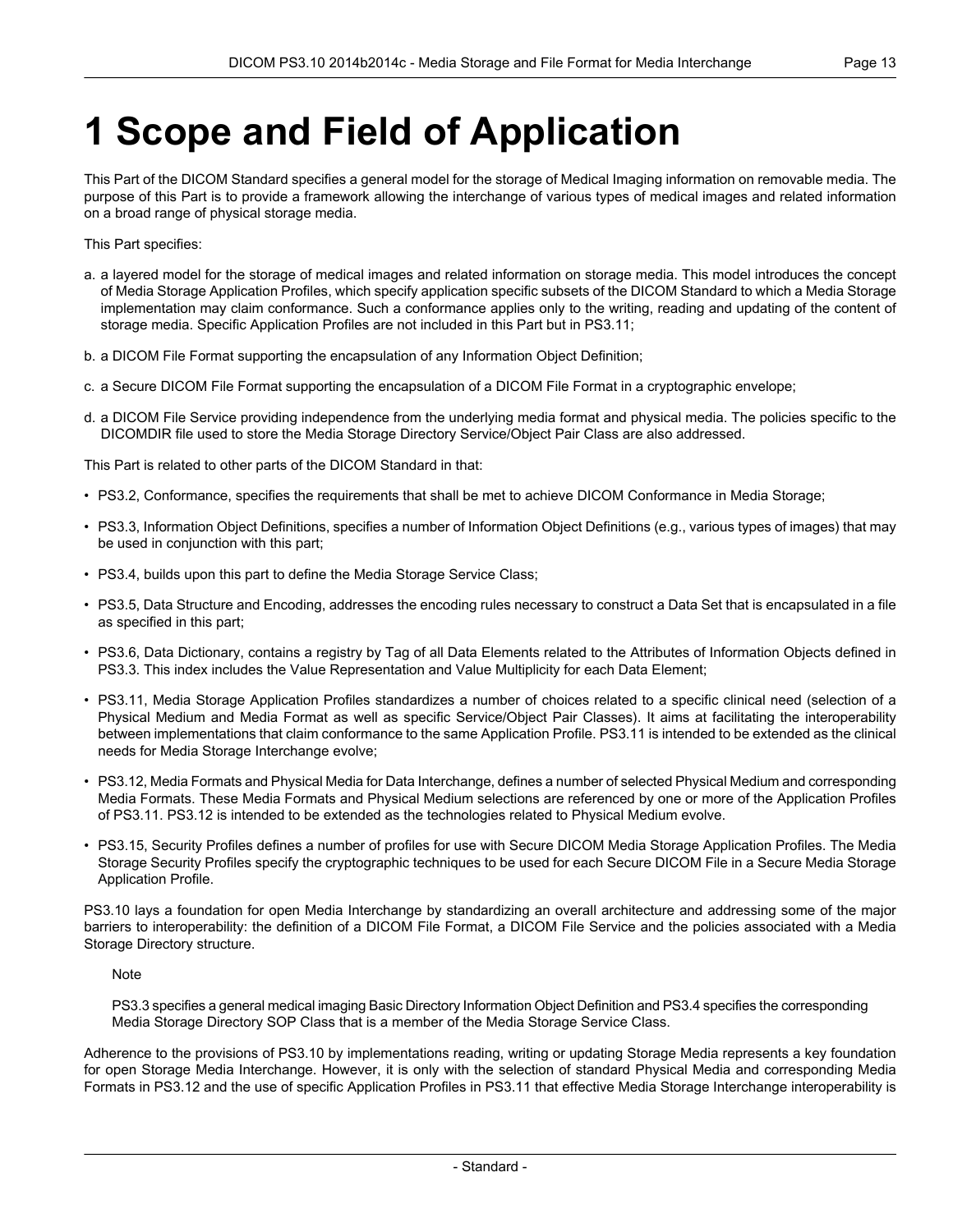achieved. Therefore, claiming conformance to PS3.10 only, is not a valid DICOM Conformance Statement. DICOM Media Storage Conformance shall be made in relation to a [PS3.11](part11.pdf#PS3.11) Application Profile according to the framework defined by [PS3.2.](part02.pdf#PS3.2)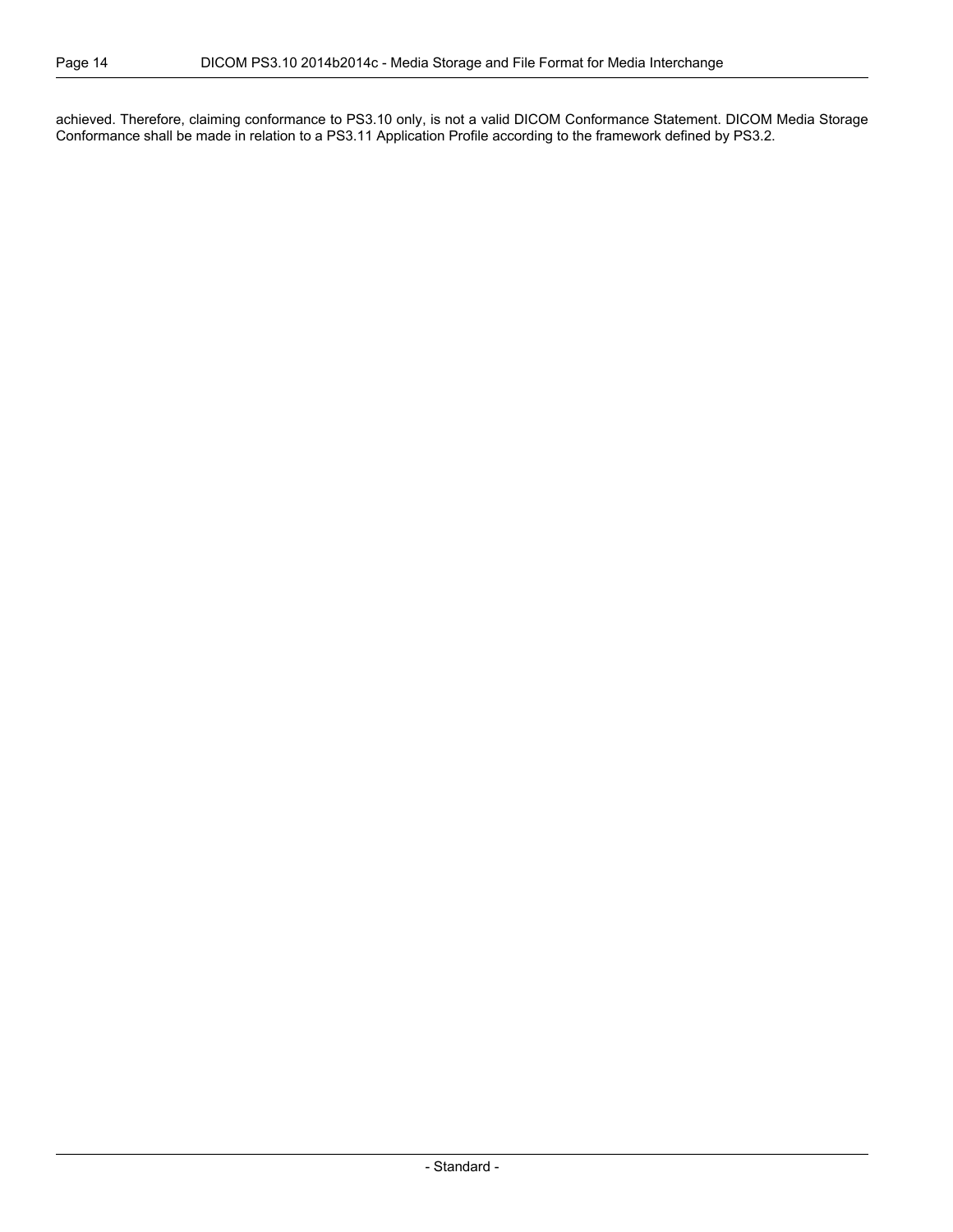# <span id="page-14-0"></span>**2 References**

### <span id="page-14-1"></span>**2.1 Normative References**

The following standards contain provisions that, through reference in this text, constitute provisions of this Standard. At the time of publication, the editions indicated were valid. All standards are subject to revision, and parties to agreements based on this Standard are encouraged to investigate the possibilities of applying the most recent editions of the standards indicated below.

ISO/IEC Directives, 1989 Part 3 - Drafting and presentation of International Standards.

ISO 7498-1, Information Processing Systems - Open Systems Interconnection - Basic Reference Model.

ISO 7498-2, Information processing systems - Open Systems Interconnection - Basic reference Model - Part 2: Security Architecture

ISO/TR 8509, Information Processing Systems - Open Systems Interconnection - Service Conventions

ISO 8822, Information Processing Systems - Open Systems Interconnection - Connection-Oriented Presentation Service Definition.

ISO 8859, Information Processing - 8-bit single-byte coded graphic character sets - Part 1: Latin Alphabet No. 1

RFC-3369, Cryptographic Message Syntax, August 2002

RFC 2557 MIME Encapsulation of Aggregate Documents, such as HTML (MHTML)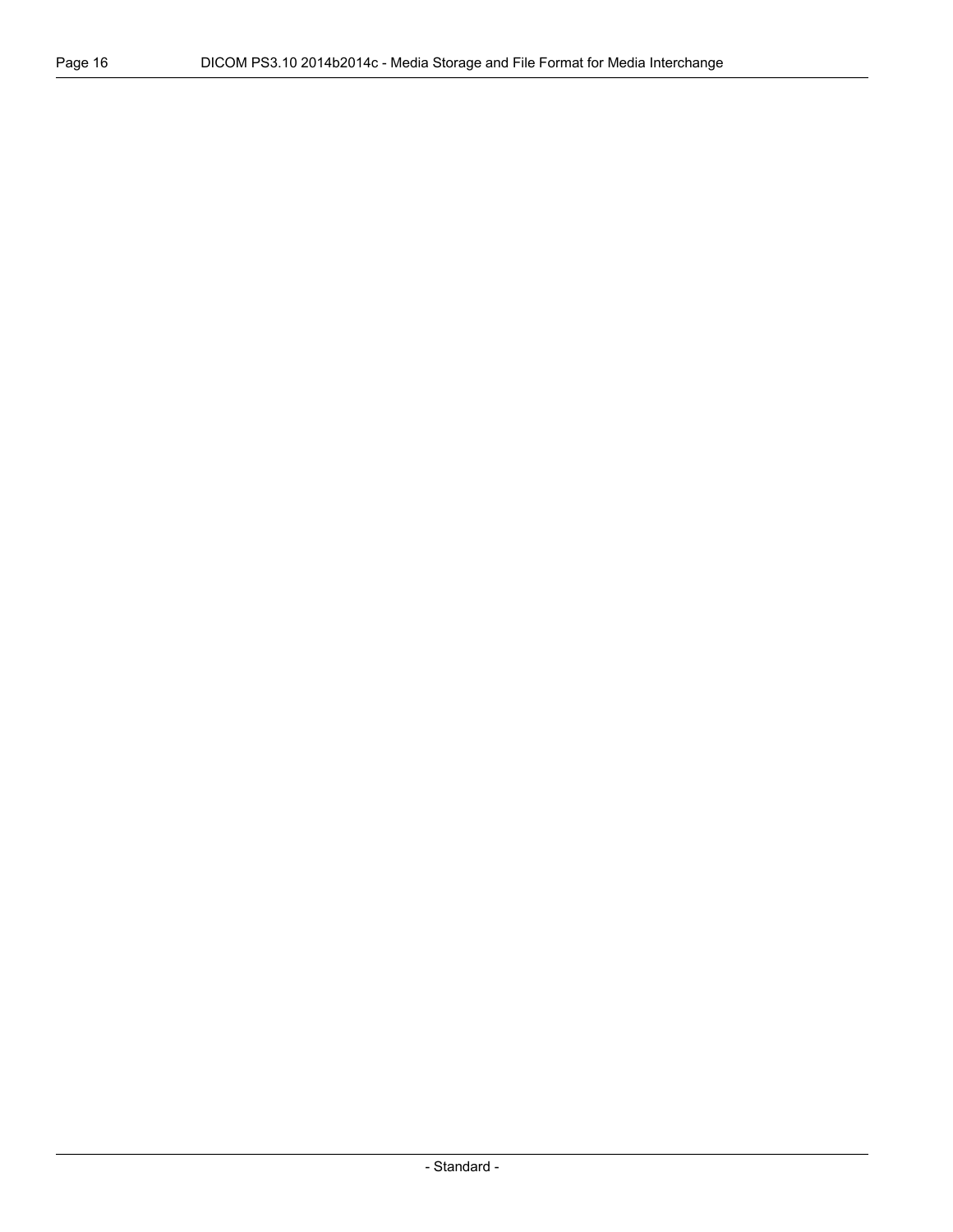# <span id="page-16-0"></span>**3 Definitions**

<span id="page-16-1"></span>For the purposes of this Standard the following definitions apply.

### **3.1 Reference Model Definitions**

This Part of the Standard is based on the concepts developed in ISO 7498-1 and makes use of the following terms defined in it:

- a. Application Entity;
- b. Application Process;
- c. Service or Layer Service;
- d. Transfer Syntax.

This Part of the Standard makes use of the following terms defined in ISO 7498-2:

a. Data Confidentiality

Note

The definition is "the property that information is not made available or disclosed to unauthorized individuals, entities or processes."

b. Data Origin Authentication

**Note** 

The definition is "the corroboration that the source of data received is as claimed."

<span id="page-16-2"></span>c. Data Integrity

Note

The definition is "the property that data has not been altered or destroyed in an unauthorized manner."

#### **3.2 Service Conventions Definitions**

<span id="page-16-3"></span>This Part of the Standard makes use of the following terms defined in ISO/TR 8509:

a. Service Provider;

b. Service User.

#### **3.3 Presentation Service Definitions**

<span id="page-16-4"></span>This Part of the Standard makes use of the following terms defined in ISO 8822:

- a. Abstract Syntax;
- b. Abstract Syntax Name.

#### **3.4 DICOM Introduction and Overview Definitions**

This Part of the Standard makes use of the following terms defined in [PS3.1:](part01.pdf#PS3.1)

a. Attribute.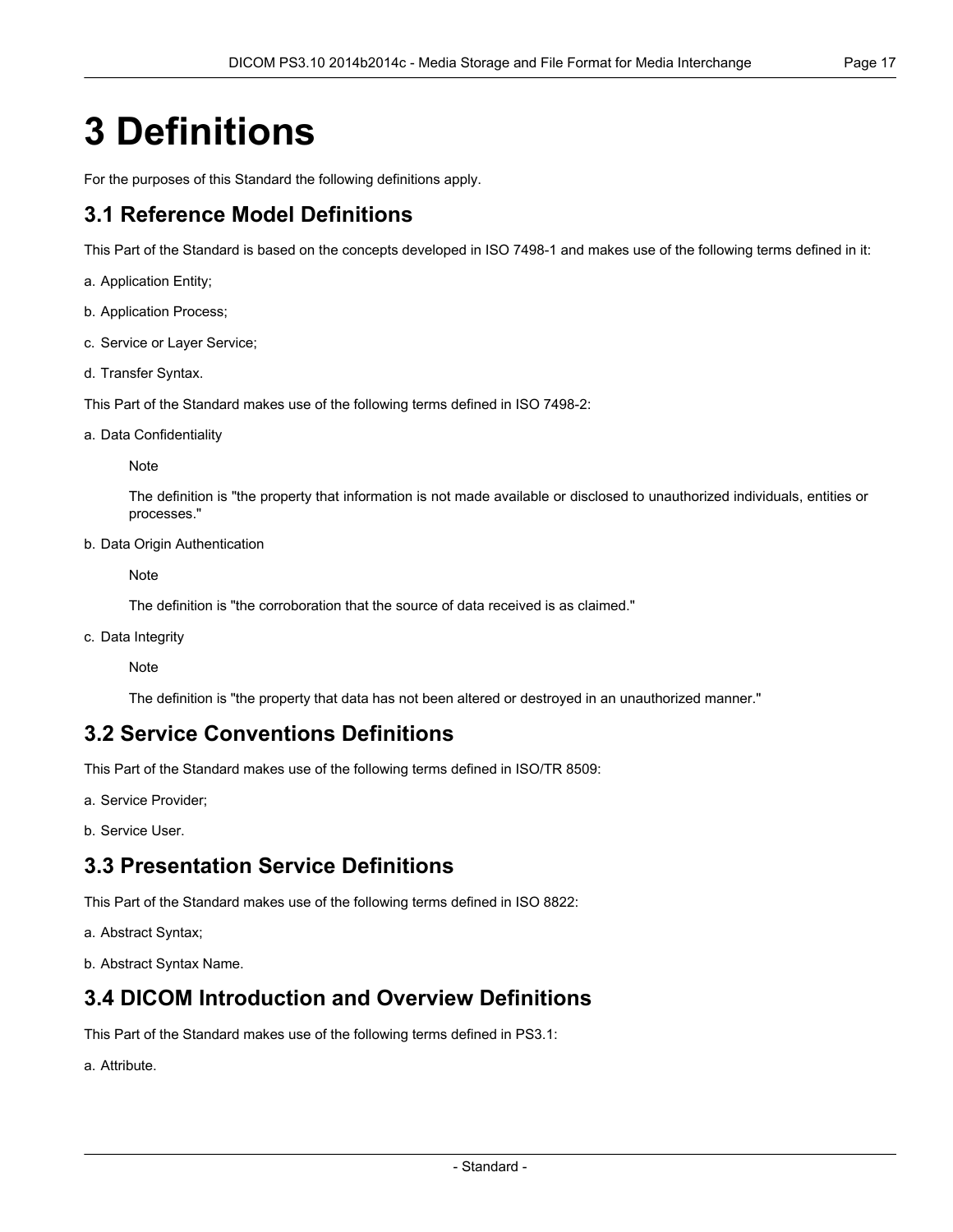#### <span id="page-17-0"></span>**3.5 DICOM Information Object Definitions**

This Part of the Standard makes use of the following terms defined in [PS3.3:](part03.pdf#PS3.3)

<span id="page-17-1"></span>a. Information Object Definition.

### **3.6 DICOM Data Structure and Encoding Definitions**

This Part of the Standard makes use of the following terms defined in [PS3.5:](part05.pdf#PS3.5)

- a. Data Element;
- b. Data Set;
- c. Data Element Type;
- d. Value;
- <span id="page-17-2"></span>e. Value Multiplicity;
- f. Value Representation;

### **3.7 DICOM Message Exchange Definitions**

This Part of the Standard makes use of the following terms defined in [PS3.7:](part07.pdf#PS3.7)

- a. Service Object Pair (SOP) Class;
- <span id="page-17-3"></span>b. Service Object Pair (SOP) Instance;
- c. Implementation Class UID.

#### **3.8 DICOM Media Storage and File Format Definitions**

The following definitions are commonly used in this Part of the Standard:

| <b>Application Profile</b> | A Media Storage Application Profile defines a selection of choices at the various layers of the<br>DICOM Media Storage Model that are applicable to a specific need or context in which the media<br>interchange is intended to be performed.                                              |
|----------------------------|--------------------------------------------------------------------------------------------------------------------------------------------------------------------------------------------------------------------------------------------------------------------------------------------|
| <b>DICOM File Service</b>  | The DICOM File Service specifies a minimum abstract view of files to be provided by the Media<br>Format Layer. Constraining access to the content of files by the Application Entities through such<br>a DICOM File Service boundary ensures Media Format and Physical Media independence. |
| <b>DICOM File</b>          | A DICOM File is a File with a content formatted according to the requirements of this Part of the<br>DICOM Standard. In particular such files shall contain, the File Meta Information and a properly<br>formatted Data Set.                                                               |
| <b>DICOMDIR File</b>       | A unique and mandatory DICOM File within a File-set that contains the Media Storage Directory<br>SOP Class. This File is given a single component File ID, DICOMDIR.                                                                                                                       |
| <b>File</b>                | A File is an ordered string of zero or more bytes, where the first byte is at the beginning of the file<br>and the last byte at the end of the File. Files are identified by a unique File ID and may by written,<br>read and/or deleted.                                                  |
| <b>File ID</b>             | Files are identified by a File ID that is unique within the context of the File-set they belong to. A<br>set of ordered File ID Components (up to a maximum of eight) forms a File ID.                                                                                                     |
| <b>File ID Component</b>   | A string of one to eight characters of a defined character set.                                                                                                                                                                                                                            |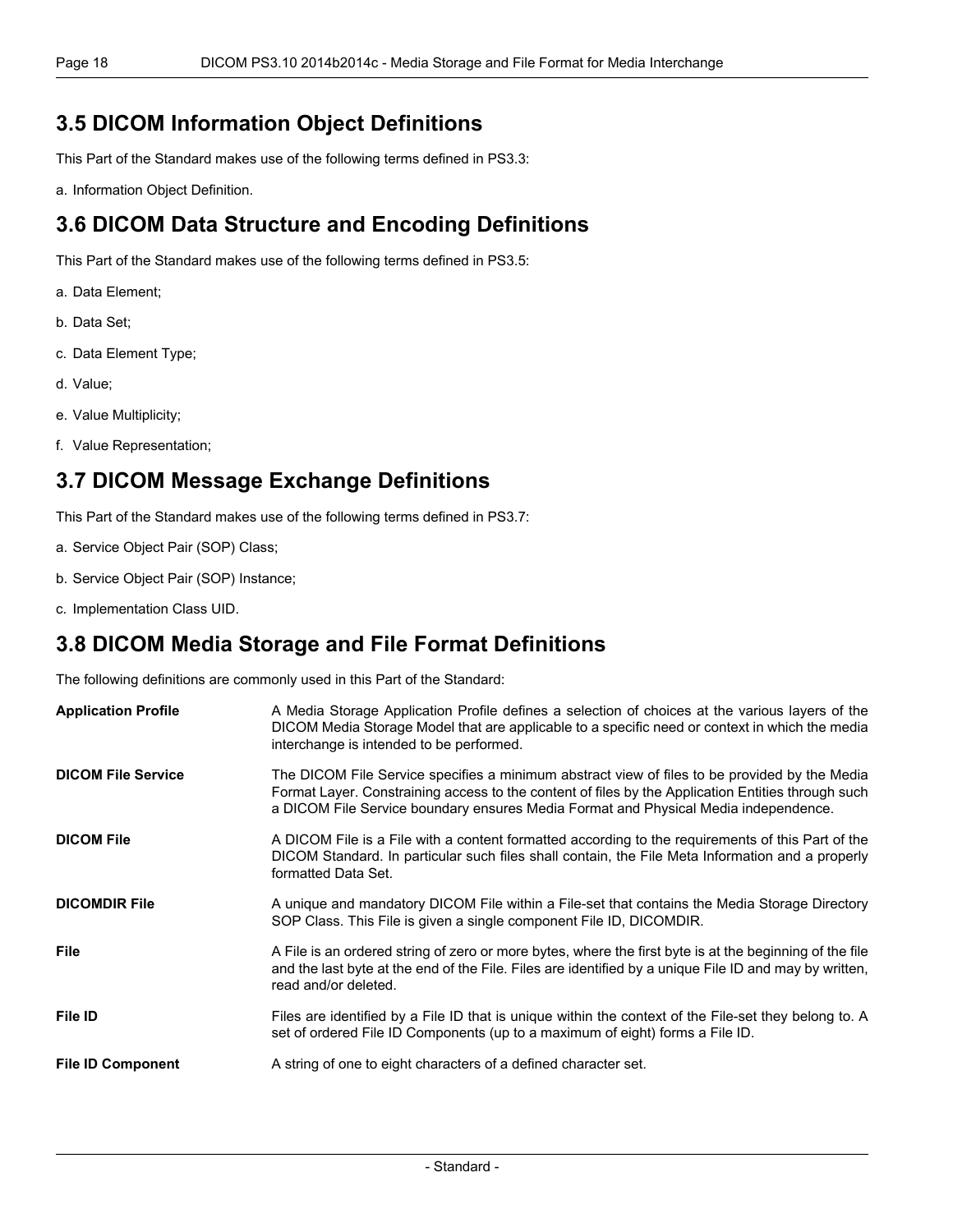| <b>File Meta Information</b>                              | The File Meta Information includes identifying information on the encapsulated Data Set. It is a<br>mandatory header at the beginning of every DICOM File.                                                                                                       |
|-----------------------------------------------------------|------------------------------------------------------------------------------------------------------------------------------------------------------------------------------------------------------------------------------------------------------------------|
| <b>File-set</b>                                           | A File-set is a collection of DICOM Files (and possibly non-DICOM Files) that share a common<br>naming space within which File IDs are unique.                                                                                                                   |
| <b>File-set Creator</b>                                   | An Application Entity that creates the DICOMDIR File (see Section 8.6) and zero or more DICOM<br>Files.                                                                                                                                                          |
| <b>File-set Reader</b>                                    | An Application Entity that accesses one or more files in a File-set.                                                                                                                                                                                             |
| <b>File-set Updater</b>                                   | An Application Entity that accesses Files, creates additional Files, or deletes existing Files in a<br>File-set. A File-set Updater makes the appropriate alterations to the DICOMDIR file reflecting the<br>additions or deletions.                             |
| <b>DICOM File Format</b>                                  | The DICOM File Format provides a means to encapsulate in a File the Data Set representing a<br>SOP Instance related to a DICOM Information Object.                                                                                                               |
| <b>Media Format</b>                                       | Data structures and associated policies that organize the bit streams defined by the Physical Media<br>format into data file structures and associated file directories.                                                                                         |
| <b>Media Storage Model</b>                                | The DICOM Media Storage Model pertains to the data structures used at different layers to achieve<br>interoperability through media interchange.                                                                                                                 |
| <b>Media Storage Services</b>                             | DICOM Media Storage Services define a set of operations with media that facilitate storage to and<br>retrieval from the media of DICOM SOP Instances.                                                                                                            |
| <b>Physical Media</b>                                     | A piece of material with recording capabilities for streams of bits. Characteristics of a Physical<br>Media include form factor, mechanical characteristics, recording properties and rules for recording<br>and organizing bit streams in accessible structures |
| <b>Secure DICOM File</b>                                  | A DICOM File that is encapsulated with the Cryptographic Message Syntax specified in RFC 2630.                                                                                                                                                                   |
| <b>Secure File-set</b>                                    | A File-set in which all DICOM Files are Secure DICOM Files.                                                                                                                                                                                                      |
| <b>Secure Media Storage</b><br><b>Application Profile</b> | A DICOM Media Storage Application Profile that requires a Secure File-set.                                                                                                                                                                                       |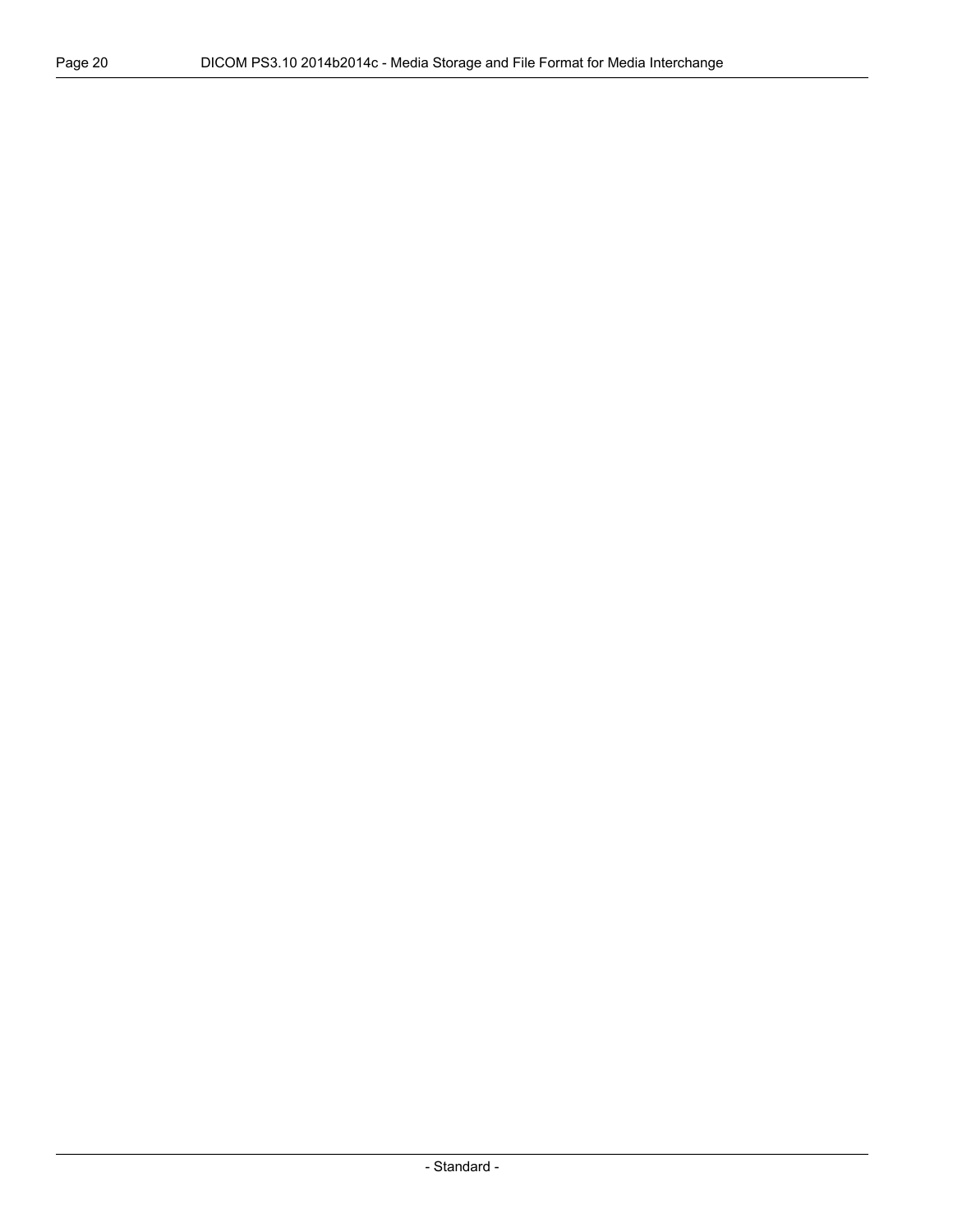# <span id="page-20-0"></span>**4 Symbols and Abbreviations**

The following symbols and abbreviations are used in this Part of the Standard.

| ACC               | American College of Cardiology                                                   |
|-------------------|----------------------------------------------------------------------------------|
| <b>ACR</b>        | American College of Radiology                                                    |
| <b>ASCII</b>      | American Standard Code for Information Interchange                               |
| AЕ                | <b>Application Entity</b>                                                        |
| ANSI              | American National Standards Institute                                            |
| <b>CEN/TC/251</b> | Comite Europeen de Normalisation - Technical Committee 251 - Medical Informatics |
| <b>DICOM</b>      | Digital Imaging and Communications in Medicine                                   |
| <b>FSC</b>        | <b>File-set Creator</b>                                                          |
| <b>FSR</b>        | File-set Reader                                                                  |
| <b>FSU</b>        | File-set Updater                                                                 |
| HL7               | Health Level 7                                                                   |
| <b>HTML</b>       | Hypertext Transfer Markup Language                                               |
| <b>IEEE</b>       | Institute of Electrical and Electronics Engineers                                |
| <b>ISO</b>        | International Standards Organization                                             |
| ID                | <b>Identifier</b>                                                                |
| <b>IOD</b>        | Information Object Definition                                                    |
| <b>JIRA</b>       | Japan Medical Imaging and Radiological Systems Industries Association            |
| MIME              | Multipurpose Internet Mail Extensions                                            |
| <b>NEMA</b>       | National Electrical Manufacturers Association                                    |
| OSI               | Open Systems Interconnection                                                     |
| <b>SOP</b>        | Service-Object Pair                                                              |
| <b>TCP/IP</b>     | <b>Transmission Control Protocol/Internet Protocol</b>                           |
| <b>UID</b>        | Unique Identifier                                                                |
| VR                | Value Representation                                                             |
| XML               | Extensible Markup Language                                                       |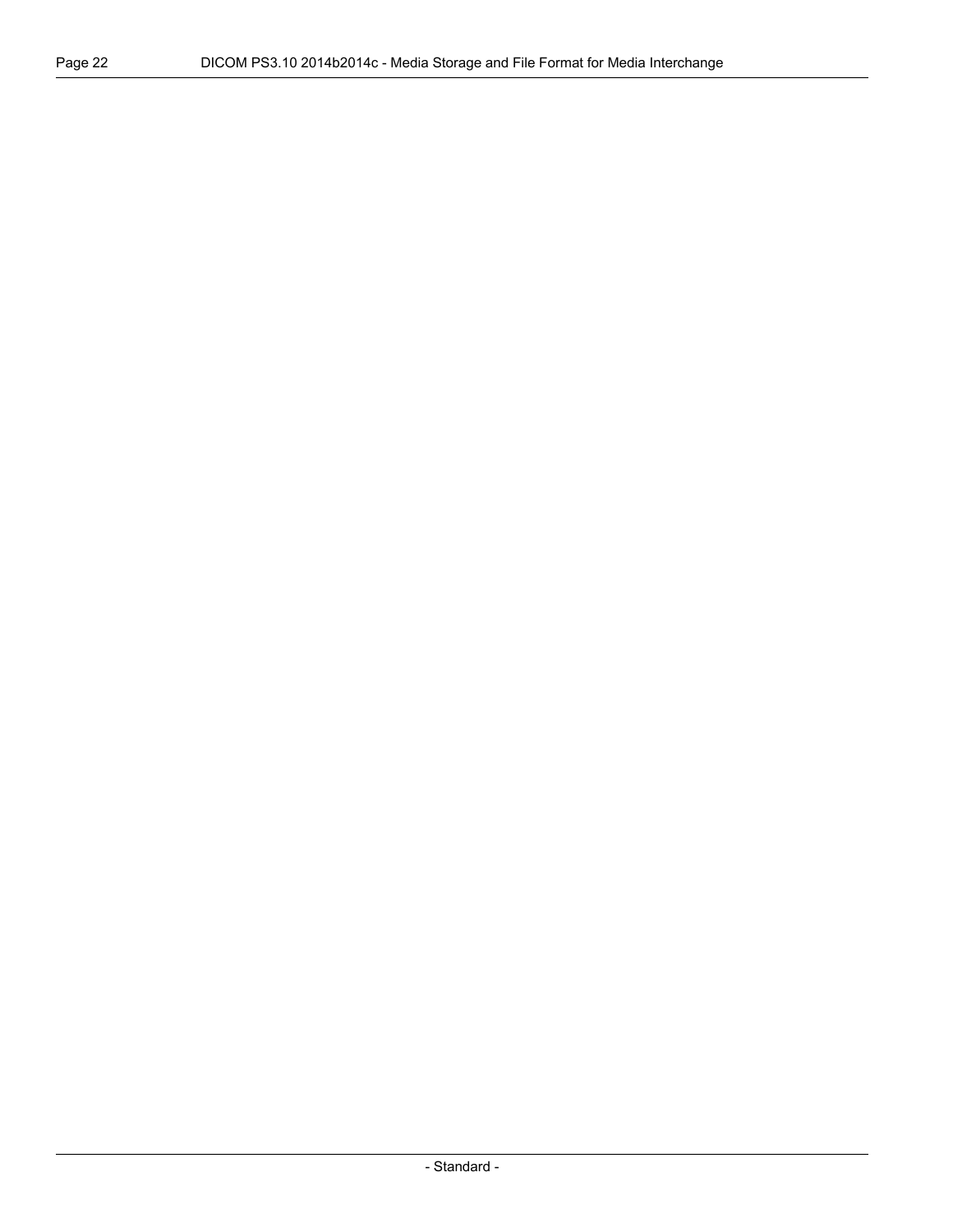# <span id="page-22-0"></span>**5 Conventions**

Words are capitalized in this document to help the reader understand that these words have been previously defined in Section 3 of this document and are to be interpreted with that meaning.

A Tag is represented as (gggg,eeee), where gggg equates to the Group Number and eeee equates to the Element Number within that Group. Tags are represented in hexadecimal notation as specified in [PS3.5.](part05.pdf#PS3.5).

Attributes of File Meta Information are assigned a Type that indicates if a specific Attribute is required depending on the Media Storage Services. The following Type designations are derived from the [PS3.5](part05.pdf#PS3.5) designations but take into account the Media Storage environment:

- Type 1: Such Attributes shall be present with an explicit Value in files created by File-set Creators and File-set Updaters. They shall be supported by File-set Readers and File-set Updaters;
- Type 1C: Such Attributes shall be present with an explicit Value in Files created by File-set Creators and File-set Updaters if the specified condition is met. They shall be supported by File-set Readers and File-set Updaters.
- Type 2: Such Attributes shall be present with an explicit Value or with a zero-length Value if unknown, in Files created by File-set Creators and File-set Updaters. They shall be supported by File-set Readers and File-set Updaters;
- Type 2C: Such Attributes shall be present with an explicit Value or with a zero-length if unknown, in Files created by File-set Creators and File-set Updaters if the specified condition is met. They shall be supported by File-set Readers and File-set Updaters;
- Type 3: Such Attributes may be present with an explicit Value or a zero-length Value in Files created by File-set Creators and Fileset Updaters. They may be supported or ignored by File-set Readers and File-set Updaters.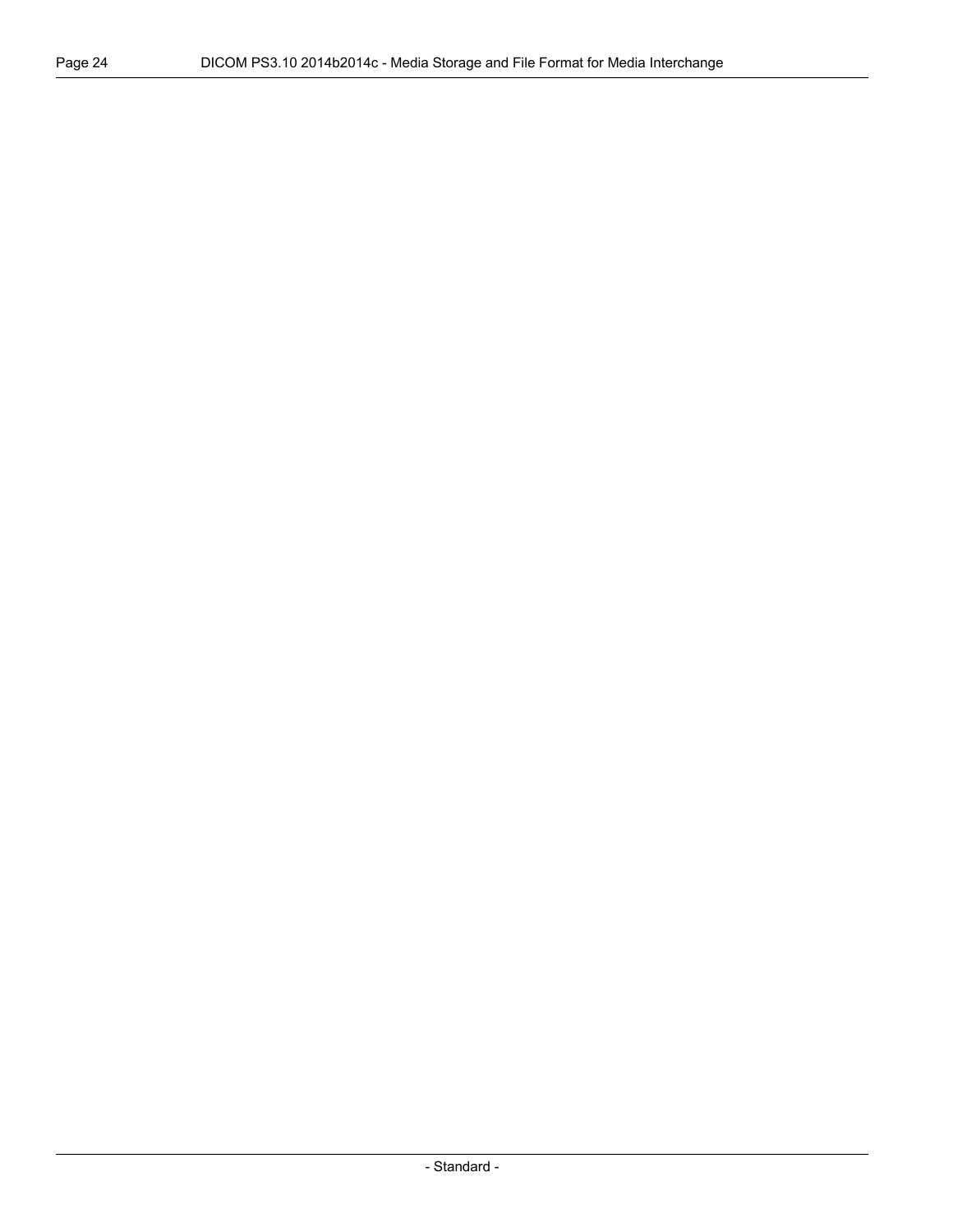# <span id="page-24-0"></span>**6 DICOM Models for Media Storage**

This section defines the DICOM Media Storage Model used by DICOM Application Entities for the purpose of communication through the interchange of removable storage media. Specifically, this Section provides a model to clarify a number of concepts for digital imaging and communications and introduces key terms used throughout the DICOM Standard. This model has been used to partition the DICOM Standard into separate parts related to storage media interchange.

### <span id="page-24-1"></span>**6.1 General DICOM Communication Model**

[Figure](#page-24-3) 6.1-1 presents the general communication model of DICOM that spans network and storage media interchange communications. The DICOM Application Entities may rely on either one of the following boundaries:

- a. the OSI Upper Layer Service, which provides independence from specific physical networking communication support
- <span id="page-24-3"></span>b. the DICOM File Service, which provides access to Storage Media independently from specific physical media storage formats and file structures.



**Figure 6.1-1. General DICOM Communication Model**

### <span id="page-24-2"></span>**6.2 The DICOM Media Storage Model**

The DICOM Media Storage Model is presented by [Figure](#page-25-2) 6.2-1 and expands on the General DICOM Communication Model introduced earlier in [Section](#page-24-1) 6.1.

The DICOM Media Storage Model focuses on the aspects directly related to data interchange through removable storage media. It pertains to the data structures and associated rules used at different layers to achieve interoperability through media interchange. The Services identified in this Model are simple boundaries between functional layers.

#### **Note**

It is not within the scope of this Standard to specify Application Programming Interfaces at these boundaries.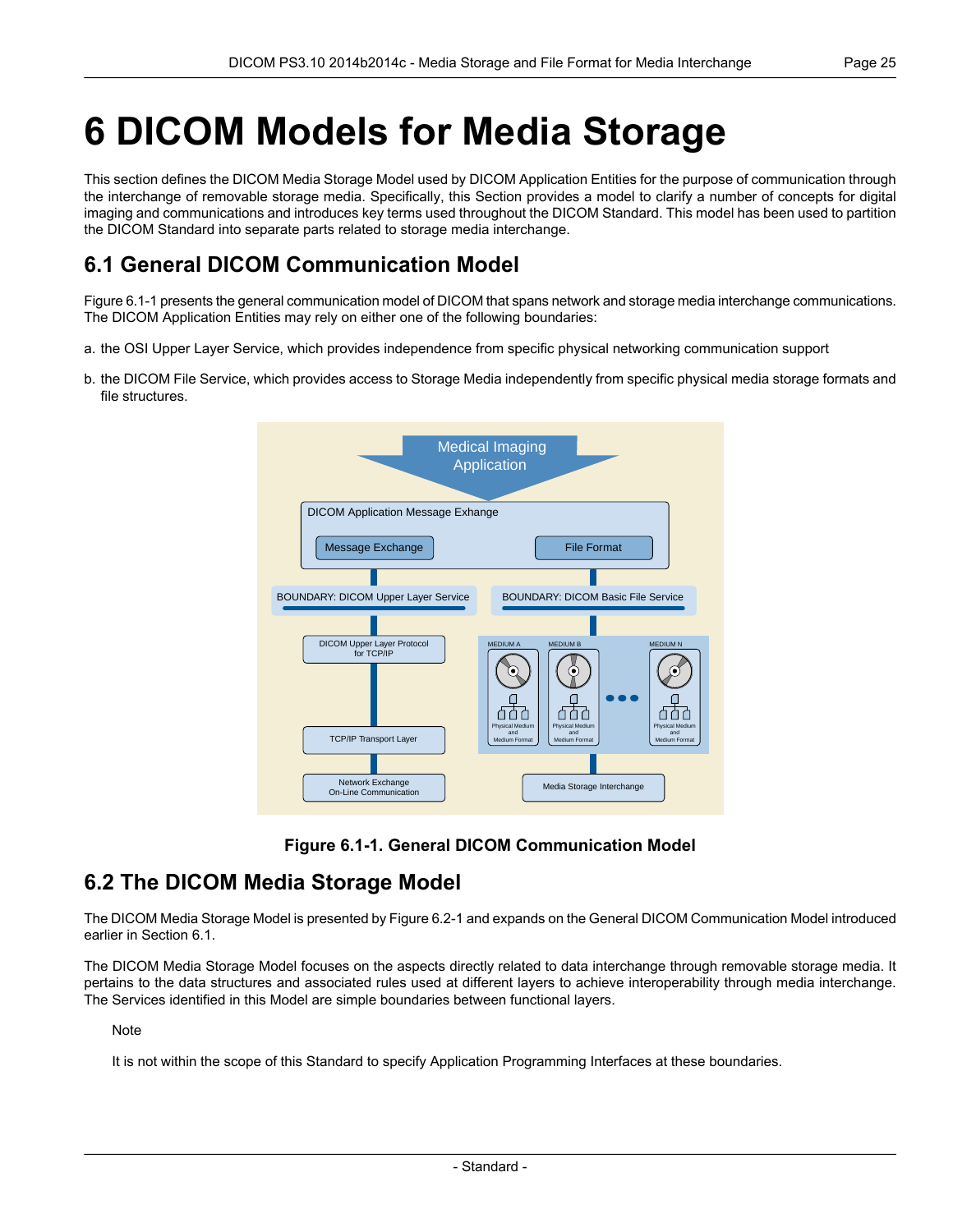<span id="page-25-2"></span>



<span id="page-25-0"></span>The DICOM Media Storage Model includes three layers, which are described in the following sections.

#### **6.2.1 Physical Media Layer**

Physical media characteristics are defined at the Physical Media Layer. Such characteristics include the physical media form factor, dimension, mechanical characteristics and recording properties. This Layer also defines the organization and grouping of the recorded bits.

Note

- <span id="page-25-1"></span>1. An example of a Physical Media Layer in the personal computer environment is the 3 1/2 inch floppy disk, double sided, high density.
- 2. The specification of one or more specific Physical Media for a given application is beyond the scope of this Part of the DICOM Standard. [PS3.12](part12.pdf#PS3.12) and its annexes specify several Physical Media choices. [PS3.11](part11.pdf#PS3.11) defines a number of Application Profiles that select specific Physical Media depending on the requirements of specific medical imaging applications.

#### **6.2.2 Media Format Layer**

At the Media Format Layer, Physical Media bit streams are organized into specific structures. Data file structures and associated directory structures are defined to allow efficient access and management of the physical media space.

**Note** 

This layer is often specific to a given operating system environment. An example of such a Media Format Layer definition associated with the 3 1/2 inch floppy disk are the data structures used by the operating systems of various personal computer file systems. [PS3.12](part12.pdf#PS3.12) and its annexes specify several Media Format choices.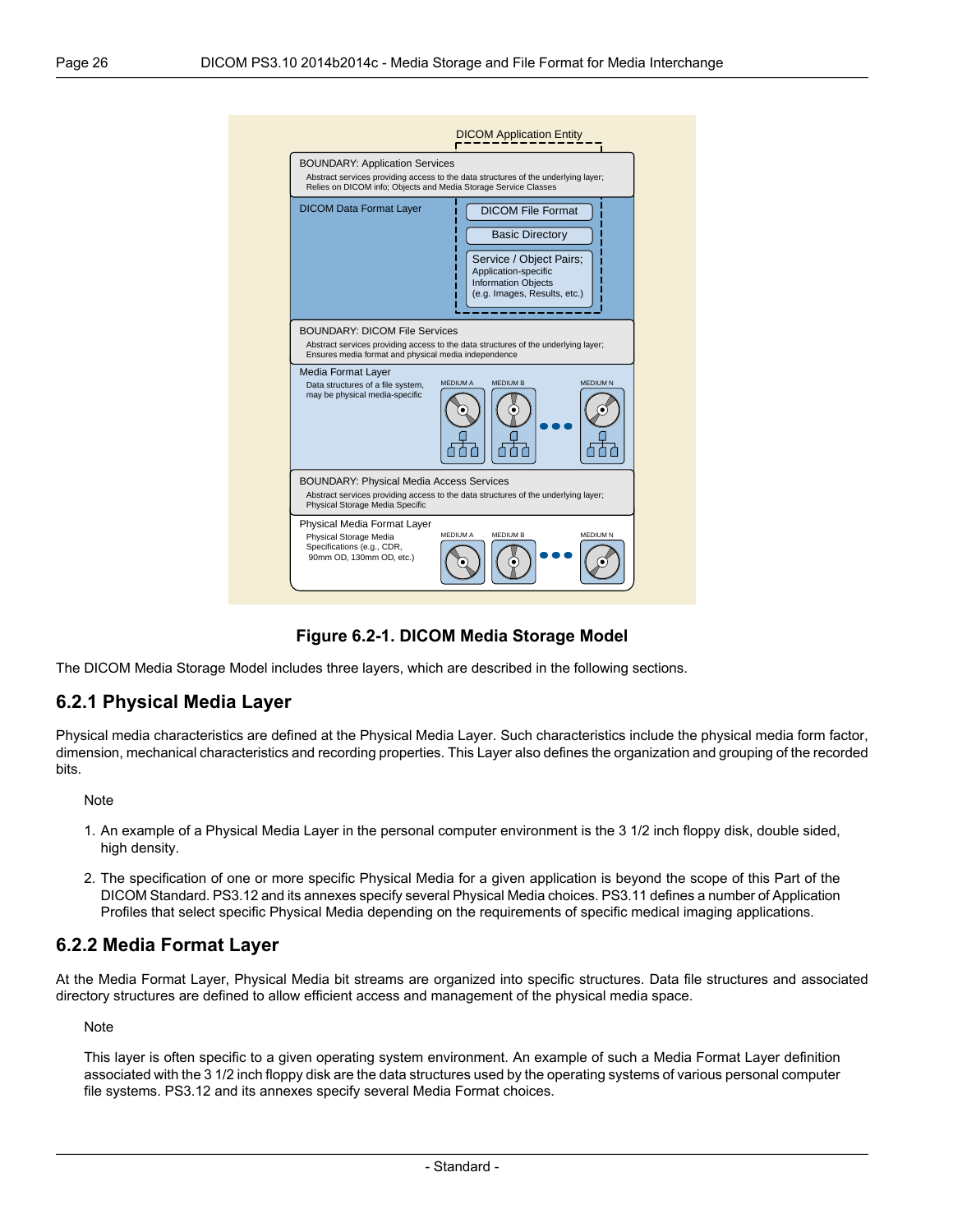Media Formats supported by the DICOM Standard are selected to support the minimum requirements specified by the DICOM File Service as specified in Section 8 of this Part. Constraining access to the File content through such a DICOM File Service ensures that the DICOM Data Format Layer is independent from Media Format and Physical Media selection.

#### <span id="page-26-0"></span>**6.2.3 DICOM Data Format Layer**

The DICOM Data Format Layer includes four elements of specification:

- a. DICOM Media Storage SOP Classes and associated Information Object Definitions;
- b. The DICOM File Format;
- c. The Secure DICOM File Format;
- d. The DICOM Media Storage Directory SOP Class;
- <span id="page-26-1"></span>e. DICOM Media Storage Application Profiles;
- f. DICOM Security Profiles for Media Storage.

#### **6.2.3.1 DICOM SOP Classes**

DICOM SOP Classes and associated Information Object Definitions (IODs) are used to convey specific medical imaging information at the Data Format Layer. SOP Classes and IODs used for Media Storage shall follow the framework established in [PS3.3](part03.pdf#PS3.3) and [PS3.4.](part04.pdf#PS3.4) Examples of such IODs are modality images, patient information, results, etc.

The use of DICOM IODs in conjunction with Media Storage Services forms a number of Media Storage Service Object Pair Classes or SOP Classes. Media Storage Services (e.g., read, write, delete, etc.) shall be performed through the DICOM File Service. The content of the resulting DICOM Files shall be formatted according to the DICOM File Format as specified below.

Note

- 1. The concept of a SOP Class in the Media Storage context is equivalent to the concept of SOP Class introduced in [PS3.3](part03.pdf#PS3.3) and [PS3.4](part04.pdf#PS3.4) for network related operations (DIMSE Operations).
- 2. Both Composite and Normalized IODs and SOP Classes may be used in the Media Storage context.

<span id="page-26-2"></span>[PS3.4](part04.pdf#PS3.4) defines a number of SOP Classes that may be used for Media Storage. These SOP Classes are based on DICOM Standard IODs that may be found in [PS3.3](part03.pdf#PS3.3).

The structure and encoding of a Data Set representing the data associated with a SOP Class shall follow [PS3.5.](part05.pdf#PS3.5) The specification of Transfer Syntaxes that may be used to encode such a Data Set, is also defined in [PS3.5.](part05.pdf#PS3.5)

#### **6.2.3.2 Concept of the DICOM File Format**

The encapsulation of a DICOM Data Set in a File shall follow the specifications of Section 7 of this Part. These encapsulation rules define a DICOM File Format able to contain in a File any DICOM Data set. Files are identified by File IDs. No semantics shall be inferred from these File IDs, nor from their structure.

**Note** 

A medical imaging application acting as a creator of a DICOM File may use semantic information to generate a File ID, but readers of DICOM files should not rely on apparent semantic content of a File ID.

Data Set encapsulation shall be based on the DICOM File Service as specified in Section 8 of this Part.

**Note** 

It is acceptable that a specific Media Format offers more file services than those specified in the DICOM File Service. Such services may be local or internal to an implementation. Their usage is beyond the scope of the DICOM Standard. However, in cases where such services are reflected in the file structures of the Media format Layer or in the Data Set encoding of an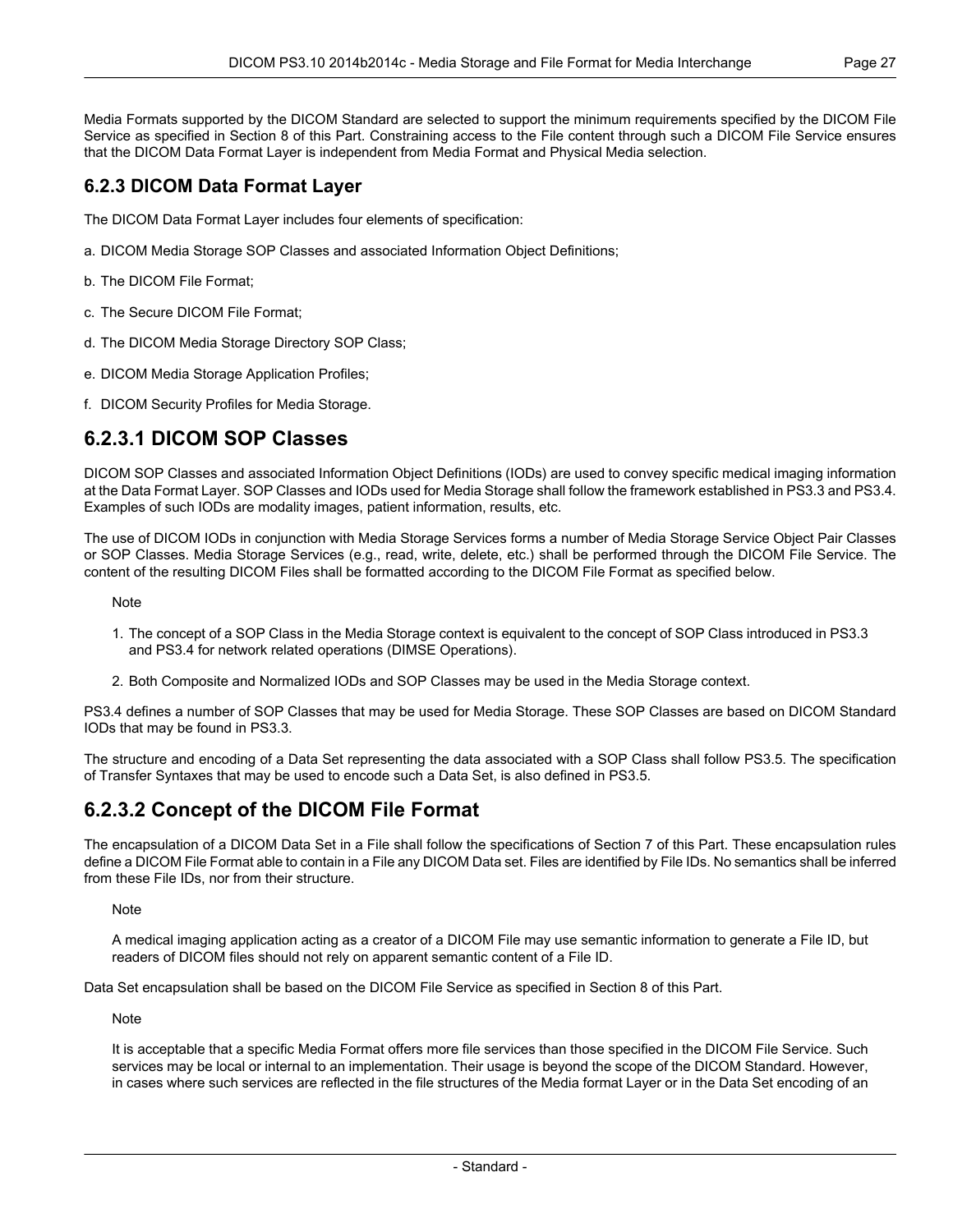Information Object, the extension of such services in a manner that jeopardizes interoperability should not be done (e.g., File IDs longer than those specified in the DICOM File Service).

<span id="page-27-0"></span>The encapsulation of a DICOM File in a Secure DICOM File shall follow the specifications of [Section](#page-33-1) 7.4 of this Part. These encapsulation rules define a mechanism for creating a Secure DICOM File by encapsulating an unprotected DICOM File as payload within a secure envelope.

#### **6.2.3.3 DICOM Medical Information Directory**

<span id="page-27-1"></span>In addition to the DICOM Image and Image related SOP Classes (e.g., results, patients) other SOP Classes tailored for media storage may be used to provide references (or directories) based on medical information, thus facilitating access to the clinical imaging information. Such a SOP Class is the Media Storage Directory SOP Class as defined in [PS3.4](part04.pdf#PS3.4). Instances of this SOP Class are conveyed in the File with a File ID of DICOMDIR.

#### **6.2.4 DICOM Media Storage Application Profiles**

A Media Storage Application Profile defines a selection of choices at the various layers of the DICOM Media Storage Model that are applicable to a specific need or context in which the media interchange is intended to be performed. Such choices are formally specified as a Media Storage Application Profile in order to ensure interoperability between implementations conforming to the same Media Storage Application Profile. It facilitates conformance statements that allow users to assess interoperability of different implementations.

Media Storage Application Profiles shall include:

- a. The description of the need addressed by the Application Profile (e.g., cardiac, echography, angiography) and its context of application;
- b. The selection, at the Data Format Layer, of a number of specific IODs and associated SOP Classes. For standard DICOM SOP Classes, this shall be done by reference to [PS3.4.](part04.pdf#PS3.4) These SOP Classes, like any other DICOM SOP Classes are assigned a unique registered UID. For each SOP Class it shall be stated if its support is required or optional within the context of this profile;
- c. The selection of a specific Media Format definition. This is done by reference to [PS3.12](part12.pdf#PS3.12) that specify the selected Physical Medium, a specific associated Media Format and the mapping of this Media Format (or file system) services onto the DICOM File Service;
- d. The selection of appropriate Transfer Syntaxes;
- e. The selection of a specific Security Profile. This is done by reference to [PS3.15](part15.pdf#PS3.15) that specifies the cryptographic algorithms to be used to encapsulate the DICOM Files of the DICOM File Set into Secure DICOM Files. If a Media Storage Application Profile selects no Security Profile, then the Application Profile is unsecure and the Secure DICOM File Format shall not be used with that Application Profile;
- <span id="page-27-2"></span>f. Other choices facilitating interoperability such as specific limits (e.g., maximum file sizes, if necessary, support of options, if any).

The complete definition and structure of a Media Storage Application Profiles is specified by [PS3.11](part11.pdf#PS3.11). A number of Standard Application Profiles corresponding to different needs are included in [PS3.11](part11.pdf#PS3.11).

#### **6.2.5 Media Storage and The DICOM Standard Structure**

[Figure](#page-28-0) 6.2-2 provides an overview of the relationship between the functional areas identified by the DICOM Media Storage Model introduced in [Section](#page-24-2) 6.2 and the various Parts of the DICOM Standard related to Media Storage. A number of Parts of the DICOM Standard are common between Network Communication and Media Interchange.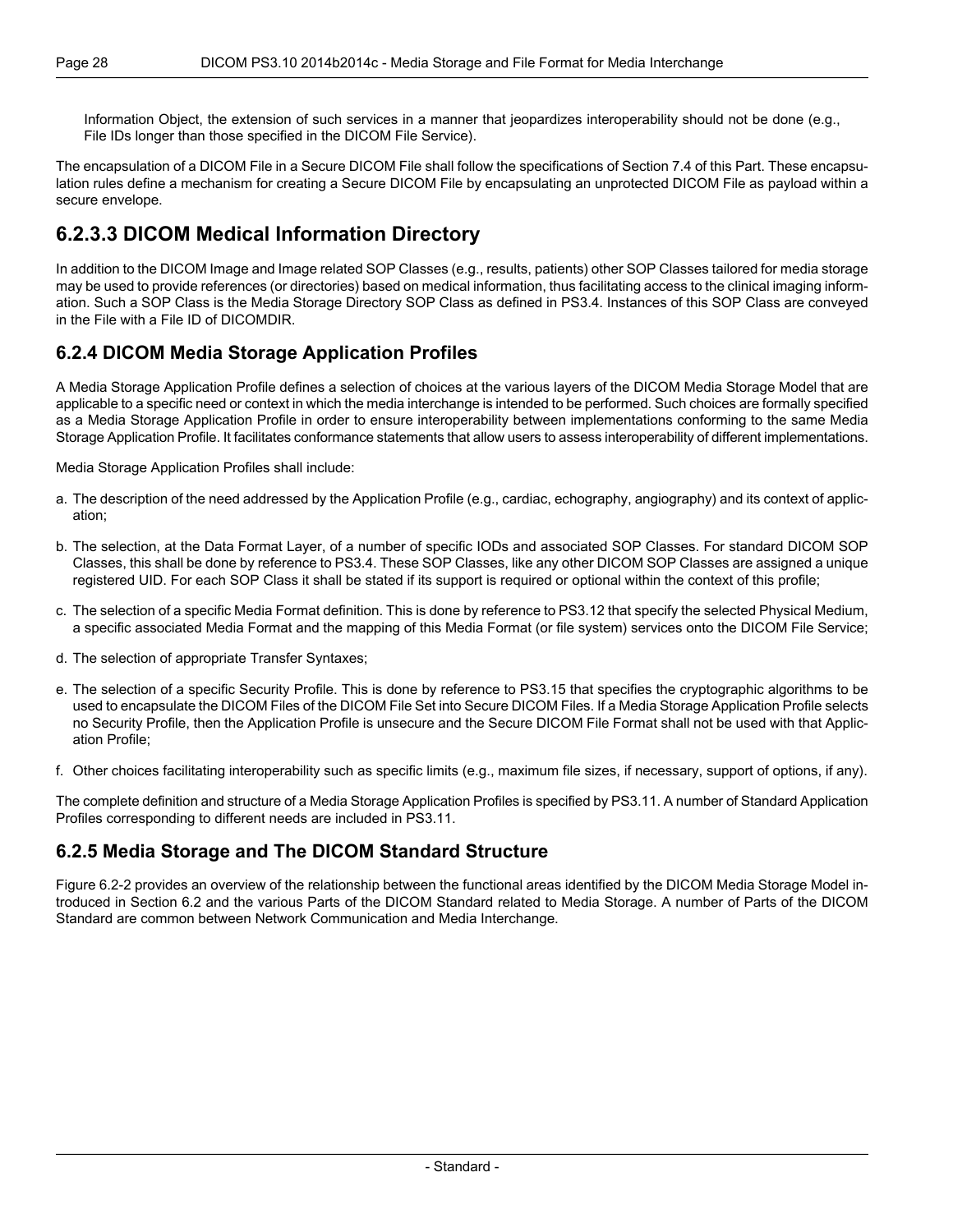<span id="page-28-0"></span>

| Parts of DICOM Standard                                           |         | <b>Network</b> | Media Storage |
|-------------------------------------------------------------------|---------|----------------|---------------|
|                                                                   | General | Communication  | Interchange   |
| PS 3.1 Introduction and Overview                                  |         |                |               |
| PS3.2 Conformance                                                 |         |                |               |
| PS3.3 Information Object Definitions                              |         |                |               |
| PS3.4 Service Class Specifications                                |         |                |               |
| PS3.5 Data Structures and Encoding                                |         |                |               |
| PS3.6 Data Dictionary                                             |         |                |               |
| PS3.7 Message Exchange                                            |         |                |               |
| PS3.8 Network Communication<br>Support for Message Exchange       |         |                |               |
| PS. 3.10 Media Storage and File<br>Format for Media Interchange   |         |                |               |
| PS3.11 Media Storage Application<br><b>Profiles</b>               |         |                |               |
| PS3. 12 Media Formats and Physical<br>Media for Media Interchange |         |                |               |
| PS3.14 Grayscale Standard Display<br>Format                       |         |                |               |
| PS3.15 Security and System<br><b>Management Profiles</b>          |         |                |               |
| PS3.16 Content Mapping Resource                                   |         |                |               |
| PS3.17 Explanatory Information                                    |         |                |               |
| PS3.18 Web Access to DICOM<br>Persistent Objects (WADO)           |         |                |               |
| PS3.19 Application Hosting                                        |         |                |               |
| PS3.20 Transformation of DICOM to<br>andfrom HL7 Standards        |         |                |               |

**Figure 6.2-2. Media Storage and DICOM Parts**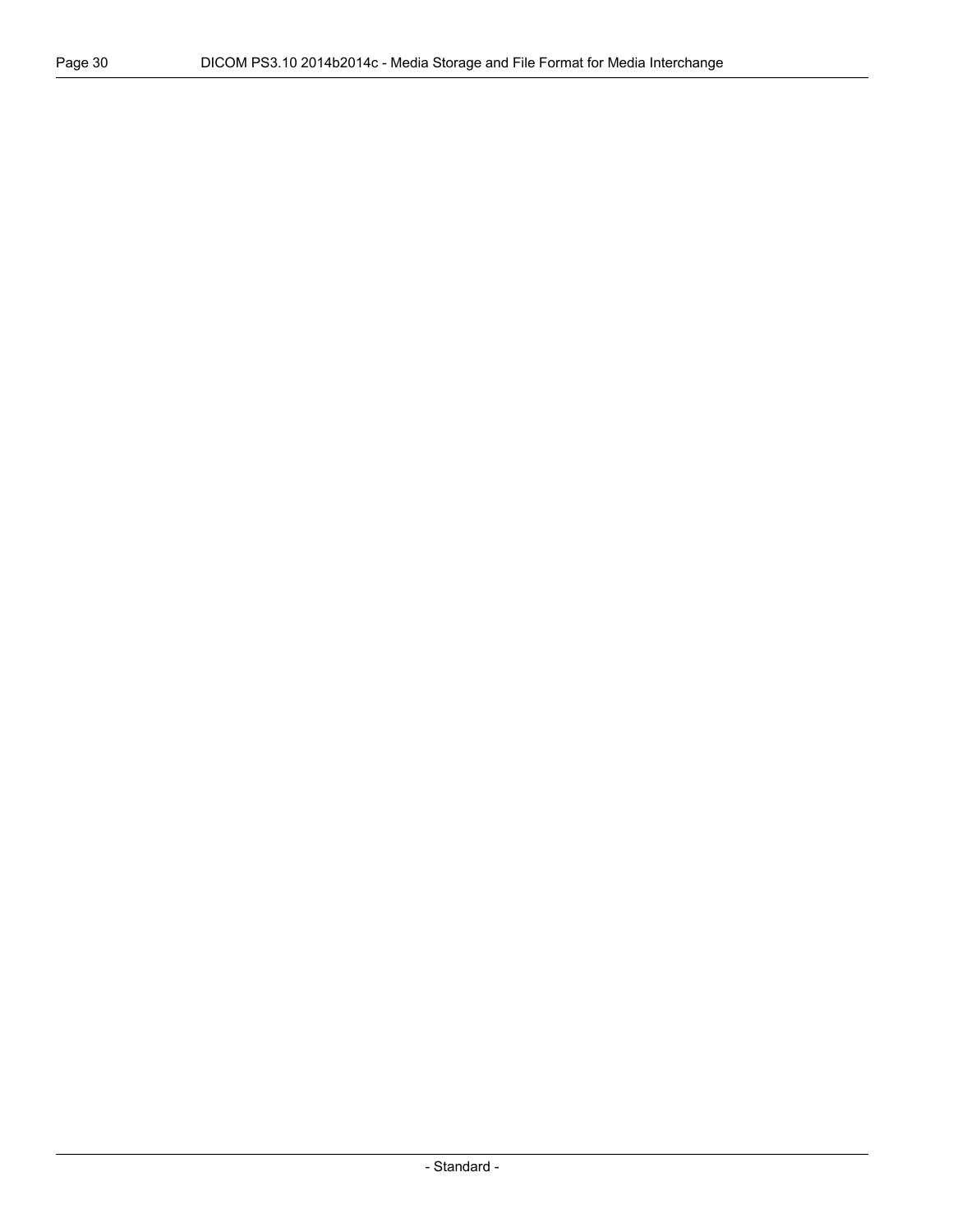# <span id="page-30-0"></span>**7 DICOM File Format**

<span id="page-30-2"></span>The DICOM File Format provides a means to encapsulate in a file the Data Set representing a SOP Instance related to a DICOM IOD. As shown in [Figure](#page-30-2) 7-1, the byte stream of the Data Set is placed into the file after the DICOM File Meta Information. Each file contains a single SOP Instance.





### <span id="page-30-1"></span>**7.1 DICOM File Meta Information**

The File Meta Information includes identifying information on the encapsulated Data Set. This header consists of a 128 byte File Preamble, followed by a 4 byte DICOM prefix, followed by the File Meta Elements shown in [Table](#page-31-0) 7.1-1. This header shall be present in every DICOM file.

The File Preamble is available for use as defined by Application Profiles or specific implementations. This Part of the DICOM Standard does not require any structure for this fixed size Preamble. It is not required to be structured as a DICOM Data Element with a Tag and a Length. It is intended to facilitate access to the images and other data in the DICOM file by providing compatibility with a number of commonly used computer image file formats. Whether or not the File Preamble contains information, the DICOM File content shall conform to the requirements of this Part and the Data Set shall conform to the SOP Class specified in the File Meta Information.

#### **Note**

- 1. If the File Preamble is not used by an Application Profile or a specific implementation, all 128 bytes shall be set to 00H. This is intended to facilitate the recognition that the Preamble is used when all 128 bytes are not set as specified above.
- 2. The File Preamble may for example contain information enabling a multi-media application to randomly access images stored in a DICOM Data Set. The same file can be accessed in two ways: by a multi-media application using the preamble and by a DICOM Application that ignores the preamble.

The four byte DICOM Prefix shall contain the character string "DICM" encoded as uppercase characters of the ISO 8859 G0 Character Repertoire. This four byte prefix is not structured as a DICOM Data Element with a Tag and a Length.

The Preamble and Prefix are followed by a set of DICOM Meta Elements with Tags and Lengths as defined in [Table](#page-31-0) 7.1-1.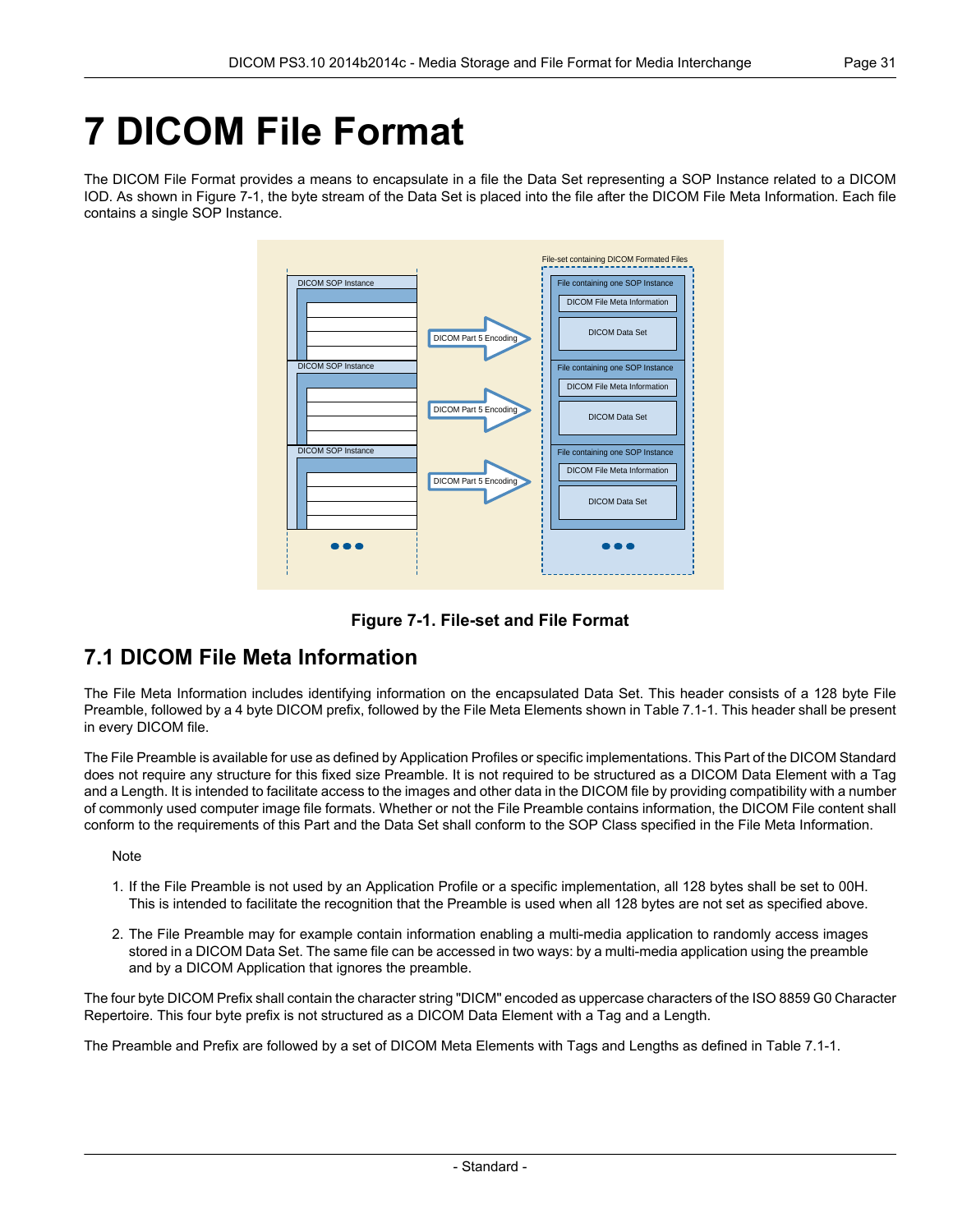<span id="page-31-0"></span>

| <b>Attribute Name</b>                 | Tag                        | <b>Type</b> | <b>Attribute Description</b>                                                                                                                                                                                                                                                                             |
|---------------------------------------|----------------------------|-------------|----------------------------------------------------------------------------------------------------------------------------------------------------------------------------------------------------------------------------------------------------------------------------------------------------------|
| File Preamble                         | No Tag or Length<br>Fields | 1           | A fixed 128 byte field available for Application Profile or implementation specified<br>use. If not used by an Application Profile or a specific implementation all bytes<br>shall be set to 00H.                                                                                                        |
|                                       |                            |             | File-set Readers or Updaters shall not rely on the content of this Preamble to<br>determine that this File is or is not a DICOM File.                                                                                                                                                                    |
| <b>DICOM Prefix</b>                   | No Tag or Length<br>Fields | 1           | Four bytes containing the character string "DICM". This Prefix is intended to be<br>used to recognize that this File is or not a DICOM File.                                                                                                                                                             |
| File Meta Information<br>Group Length | (0002,0000)                | 1           | Number of bytes following this File Meta Element (end of the Value field) up to<br>and including the last File Meta Element of the Group 2 File Meta Information                                                                                                                                         |
| File Meta Information<br>Version      | (0002,0001)                | 1           | This is a two byte field where each bit identifies a version of this File Meta<br>Information header. In version 1 the first byte value is 00H and the second value<br>byte value is 01H.                                                                                                                |
|                                       |                            |             | Implementations reading Files with Meta Information where this attribute has bit<br>0 (Isb) of the second byte set to 1 may interpret the File Meta Information as<br>specified in this version of PS3.10. All other bits shall not be checked.                                                          |
|                                       |                            |             | Note                                                                                                                                                                                                                                                                                                     |
|                                       |                            |             | A bit field where each bit identifies a version, allows explicit indication<br>of the support of multiple previous versions. Future versions of the File<br>Meta Information that can be read by version 1 readers will have bit 0<br>of the second byte set to 1                                        |
| Media Storage SOP<br>Class UID        | (0002, 0002)               | 1           | Uniquely identifies the SOP Class associated with the Data Set. SOP Class<br>UIDs allowed for media storage are specified in PS3.4 - Media Storage<br><b>Application Profiles.</b>                                                                                                                       |
| Media Storage SOP<br>Instance UID     | (0002, 0003)               | 1           | Uniquely identifies the SOP Instance associated with the Data Set placed in the<br>file and following the File Meta Information.                                                                                                                                                                         |
| Transfer Syntax UID                   | (0002, 0010)               | 1           | Uniquely identifies the Transfer Syntax used to encode the following Data Set.<br>This Transfer Syntax does not apply to the File Meta Information.                                                                                                                                                      |
|                                       |                            |             | <b>Note</b>                                                                                                                                                                                                                                                                                              |
|                                       |                            |             | It is recommended to use one of the DICOM Transfer Syntaxes<br>supporting explicit Value Representation encoding to facilitate<br>interpretation of File Meta Element Values. JPIP Referenced Pixel Data<br>Transfer Syntaxes are not used (see PS3.5).                                                  |
| Implementation Class<br><b>UID</b>    | (0002, 0012)               | 1           | Uniquely identifies the implementation that wrote this file and its content. It<br>provides an unambiguous identification of the type of implementation that last<br>wrote the file in the event of interchange problems. It follows the same policies<br>as defined by PS3.7 (association negotiation). |
| Implementation Version<br>Name        | (0002, 0013)               | 3           | Identifies a version for an Implementation Class UID (0002,0012) using up to<br>16 characters of the repertoire identified in Section 8.5. It follows the same<br>policies as defined by PS3.7 (association negotiation).                                                                                |

**Table 7.1-1. DICOM File Meta Information**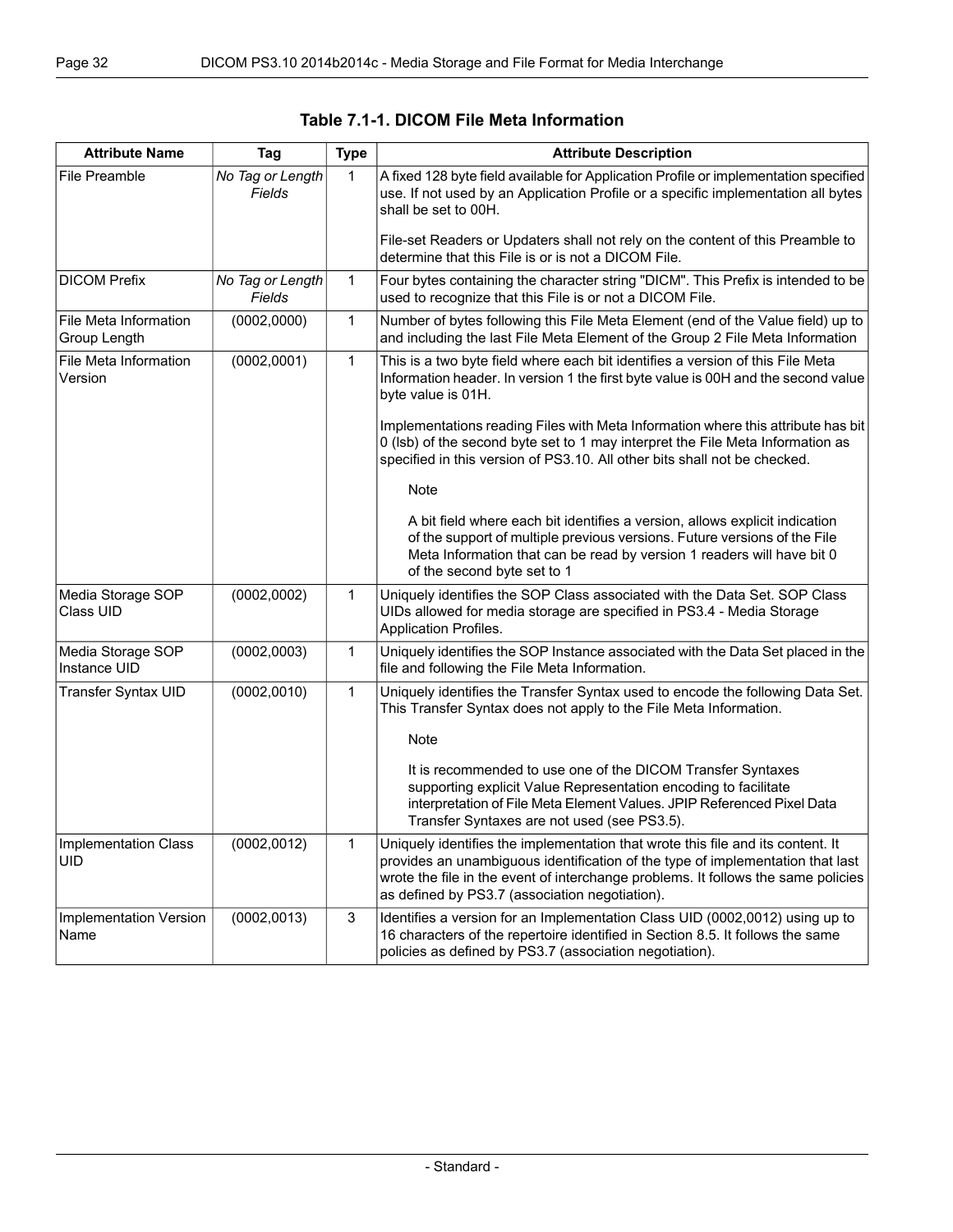| <b>Attribute Name</b>                        | Tag          | <b>Type</b> | <b>Attribute Description</b>                                                                                                                                                                                                                                                                                                                                          |
|----------------------------------------------|--------------|-------------|-----------------------------------------------------------------------------------------------------------------------------------------------------------------------------------------------------------------------------------------------------------------------------------------------------------------------------------------------------------------------|
| Source Application Entity<br><b>Title</b>    | (0002, 0016) | 3           | The DICOM Application Entity (AE) Title of the AE that wrote this file's content<br>(or last updated it). If used, it allows the tracing of the source of errors in the<br>event of media interchange problems. The policies associated with AE Titles<br>are the same as those defined in PS3.8.                                                                     |
|                                              |              |             | <b>Note</b>                                                                                                                                                                                                                                                                                                                                                           |
|                                              |              |             | If the data set was created de novo by the application writing the file,<br>its AE Title, if it has one, may be used. If the data set was received<br>over the network, there is potential ambiguity as to whether the value<br>is the same as Sending Application Entity Title (0002,0017) or Receiving<br>Application Entity Title (0002,0018) or some other value. |
| Sending Application<br><b>Entity Title</b>   | (0002, 0017) | 3           | The DICOM Application Entity (AE) Title of the AE that sent this file's content<br>over a network.                                                                                                                                                                                                                                                                    |
|                                              |              |             | <b>Note</b>                                                                                                                                                                                                                                                                                                                                                           |
|                                              |              |             | This is the AE that was the sender (source) of the content (the data<br>set), in the case of a data set sent over the network (i.e., the Calling<br>AET of the SCU for a C-STORE operation). If the data set was instead<br>created de novo by the application writing the file, it should not be<br>present.                                                         |
| Receiving Application<br><b>Entity Title</b> | (0002, 0018) | 3           | The DICOM Application Entity (AE) Title of the AE that received this file's content<br>over a network.                                                                                                                                                                                                                                                                |
|                                              |              |             | Note                                                                                                                                                                                                                                                                                                                                                                  |
|                                              |              |             | This is the AE that was the recipient (destination) of the content (the<br>data set), in the case of a data set received over the network (i.e., the<br>Called AET of the SCP for a C-STORE operation). If the data set was<br>instead created de novo by the application writing the file, it should not<br>be present.                                              |
| Private Information<br>Creator UID           | (0002, 0100) | 3           | The UID of the creator of the private information (0002,0102).                                                                                                                                                                                                                                                                                                        |
| Private Information                          | (0002, 0102) | 1C          | Contains Private Information placed in the File Meta Information. The creator<br>shall be identified in (0002,0100). Required if Private Information Creator UID<br>(0002,0100) is present.                                                                                                                                                                           |

Except for the 128 byte preamble and the 4 byte prefix, the File Meta Information shall be encoded using the Explicit VR Little Endian Transfer Syntax (UID=1.2.840.10008.1.2.1) as defined in DICOM [PS3.5](part05.pdf#PS3.5). Values of each File Meta Element shall be padded when necessary to achieve an even length, as specified in [PS3.5](part05.pdf#PS3.5) by their corresponding Value Representation. The Unknown (UN) Value Representation shall not be used in the File Meta Information. For compatibility with future versions of this Standard, any Tag (0002,xxxx) not defined in [Table](#page-31-0) 7.1-1 shall be ignored.

<span id="page-32-0"></span>Values of all Tags (0002,xxxx) are reserved for use by this Standard and later versions of DICOM. Data Elements with a group of 0002 shall not be used in data sets other than within the File Meta Information.

**Note** 

[PS3.5](part05.pdf#PS3.5) specifies that Elements with Tags (0001,xxxx), (0003,xxxx), (0005,xxxx), and (0007,xxxx) shall not be used.

### **7.2 Data Set Encapsulation**

Each File shall contain a single Data Set representing a single SOP Instance related to a single SOP Class (and corresponding IOD).

**Note** 

A file may contain more than a single 2D image frame as specific IODs may be defined to include multiple frames.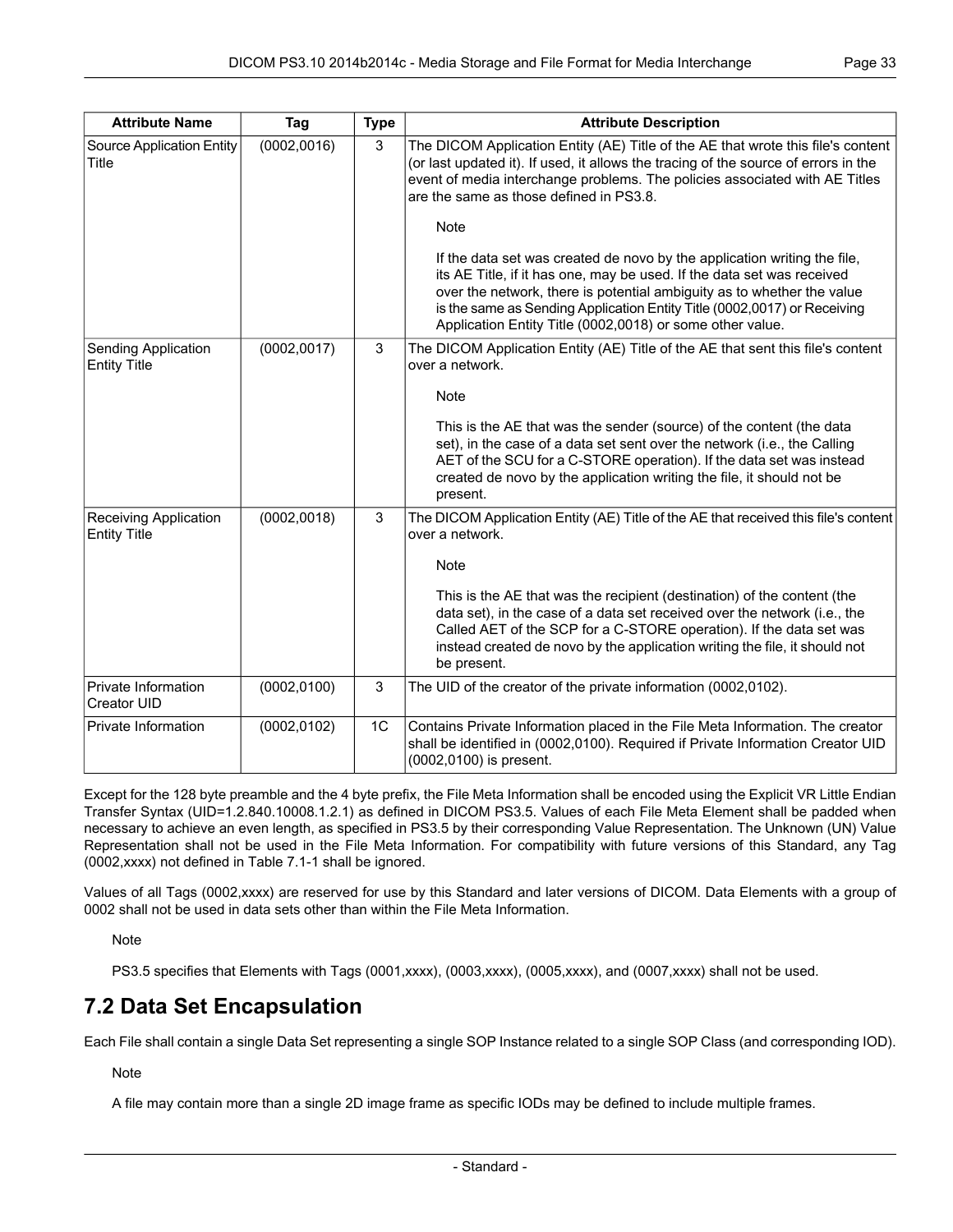The Transfer Syntax used to encode the Data Set shall be the one identified by the Transfer Syntax UID of the DICOM File Meta Information.

Note

- 1. The Transfer Syntax used to encode the Data Set cannot be changed within the Data Set; i.e., the Transfer Syntax UID Data Element may not occur anywhere within the Data Set, e.g., nested within a Sequence Item.
- 2. A DICOM Data Set does not include its total length. The end of the file indication provided by the DICOM File Service (see [Section](#page-37-0) 8.4) is the only indication of the end of the Data Set.

<span id="page-33-0"></span>The last Data Element of a Data Set may be Data Element (FFFC,FFFC) if padding of a Data Set is desired when a file is written. The Value of this Data Set Trailing Padding Data Element (FFFC,FFFC) has no significance and shall be ignored by all DICOM implementations reading this Data Set. File-set Readers or Updaters shall be able to process this Data Set Trailing Padding (FFFC,FFFC) either in the Data Set following the Meta Information or in Data Sets nested in a Sequence (see [PS3.5](part05.pdf#PS3.5)).

### **7.3 Support of File Management Information**

The DICOM File Format does not include file management information in order to avoid duplication with functions related to the Media Format Layer. If necessary for a given DICOM Application Profile, the following information should be offered by the Media Format Layer:

- a. File content owner identification;
- b. File access statistics (e.g., date and time of creation);
- <span id="page-33-1"></span>c. Application file access control;
- d. Physical media access control (e.g., write protect).

#### **7.4 Secure DICOM File Format**

A Secure DICOM File shall contain a single DICOM File encapsulated with the Cryptographic Message Syntax as defined in RFC 3369. Depending on the cryptographic algorithms used for encapsulation, a Secure DICOM File can provide one or more the following security properties:

- Data Confidentiality (by means of encryption)
- Data Origin Authentication (by means of certificates and digital signatures)
- Data Integrity (by means of digital signatures)

In addition, a Secure DICOM File offers the possibility to communicate encryption keys and certificates to the intended recipients by means of key transport, key agreement or symmetric key-encryption key schemes.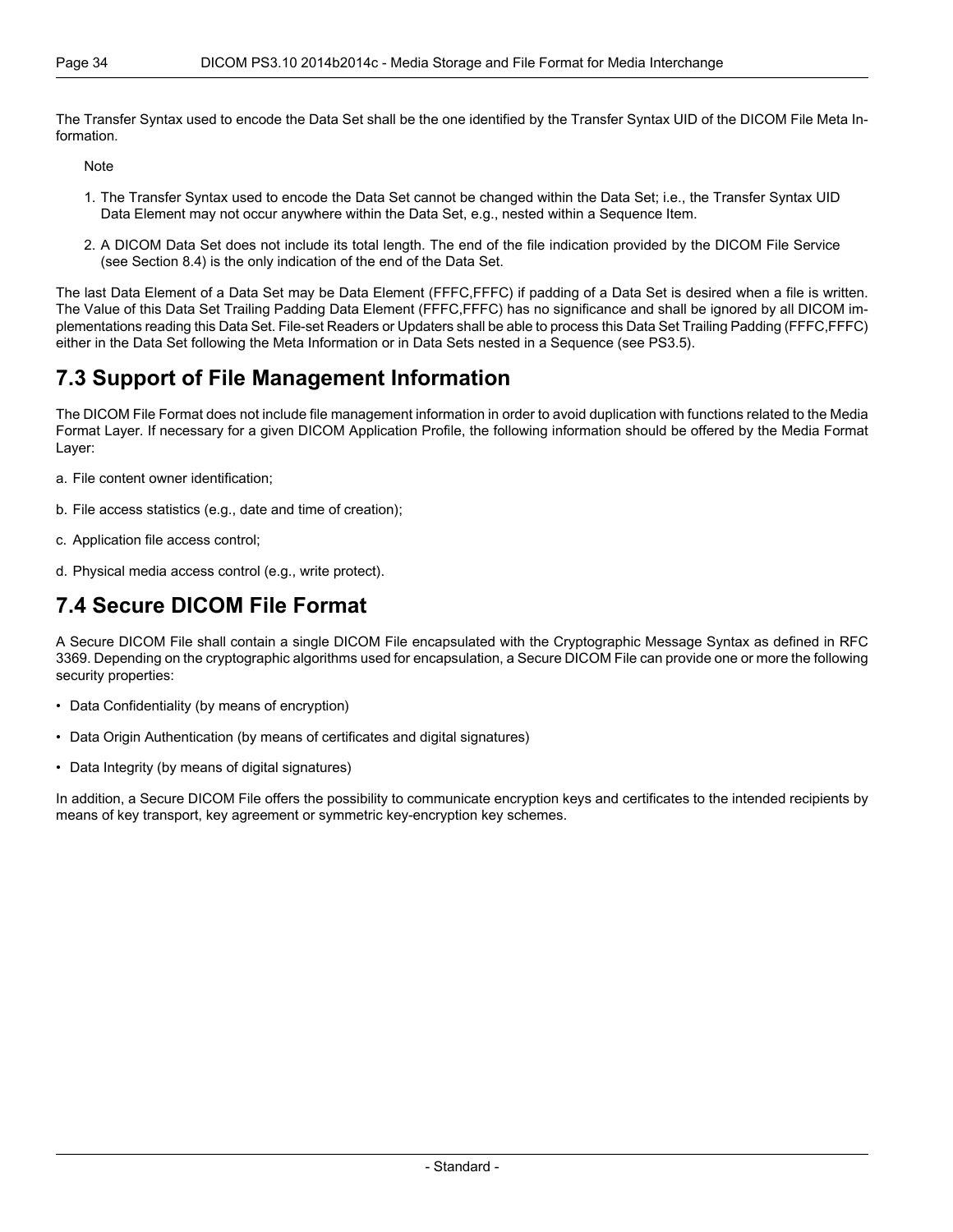# <span id="page-34-0"></span>**8 DICOM File Service**

The DICOM File Service specifies an abstract view of files from the point of view of a service user in the Data Format Layer. Constraining access to the content of files by Application Entities through such a DICOM File Service ensures independence of the Data Format Layer functions from specific Media Format and Physical Media selections.

#### Note

This DICOM File Service definition is abstract in the sense that it is only the specification of a boundary. Its focus is limited to the aspects directly related to the access to the data structures of the Media Format Layer (not the specifications of the data structures themselves). Even though the DICOM File Service may be described by means of a number of abstract primitives such as read, write, delete, etc., it is not intended to be the definition of an Application Programming Interface (API).

The DICOM File Service specified for Media Storage offers a basic service, simple enough to be supported by a wide range of commonly available Media Format (or file systems), but rich enough to provide the key functions to effectively manage files and access their content. The following sections specify the minimum mandatory requirements that shall be met by any physical media and associated media format to comply with the DICOM Media Storage model.

#### **Note**

<span id="page-34-1"></span>It is acceptable that a specific Media Format offers more file services than those specified in the DICOM File Service. Such services may be internal to an implementation (i.e., not visible through the data structures on the Storage Media). Their usage is beyond the scope of the DICOM Standard. However, in cases where such services are reflected in the file structures of the Media format Layer or in the Data Set encoding an Information Object, the extension of such services in a manner that jeopardizes interoperability should not be done (e.g., File IDs longer than specified in the DICOM File Service).

#### **8.1 File-set**

The DICOM File Service offers the ability to create and access one or more files in a File-set. A File-set is a collection of files that share a common naming space within which File IDs (see [Section](#page-35-0) 8.2) are unique. No semantics is attached to the order of Files within a File-set.

Note

- 1. The DICOM File Service does not require that Files within a File-set be simultaneously accessible (e.g., sequentially accessed media such as tapes are supported).
- 2. The DICOM File Service does not explicitly include the notion of distributing a File-set or a File across multiple "volumes/physical medium". However the transparent support by the Media Format Layer of such a feature is not precluded.

A File ID naming space (corresponding to a File-set) shall be associated with an appropriate feature of a Media Format defined structure. This mapping shall be specified in [PS3.12](part12.pdf#PS3.12) for each Media Format specification (this is integral to the specification of the relationship between any specific Media Format services and the DICOM File Services defined in this part).

#### Note

An example of such a relationship is to map the File ID naming space to a volume in a personal computer Media Format or a partition in a workstation File System on a removable medium. Another example is to map the File ID naming space to a directory and its tree of sub-directories. In this case it could offer the possibility of supporting multiple File-sets (one per directory) on the same physical medium. Each File-set would have its own DICOMDIR File. To ensure interoperability, [PS3.12](part12.pdf#PS3.12) shall specify these specific mapping rules between the directories and the File ID naming space of a File-set (including the rules to unambiguously locate the DICOMDIR File).

A single File with the File ID DICOMDIR shall be included in each File-set.

Each File-set shall be uniquely identified by a File-set UID that shall be registered according to the UID registration rules specified in [PS3.5](part05.pdf#PS3.5). When Files are added or removed from a File-set, the File-set UID shall not change.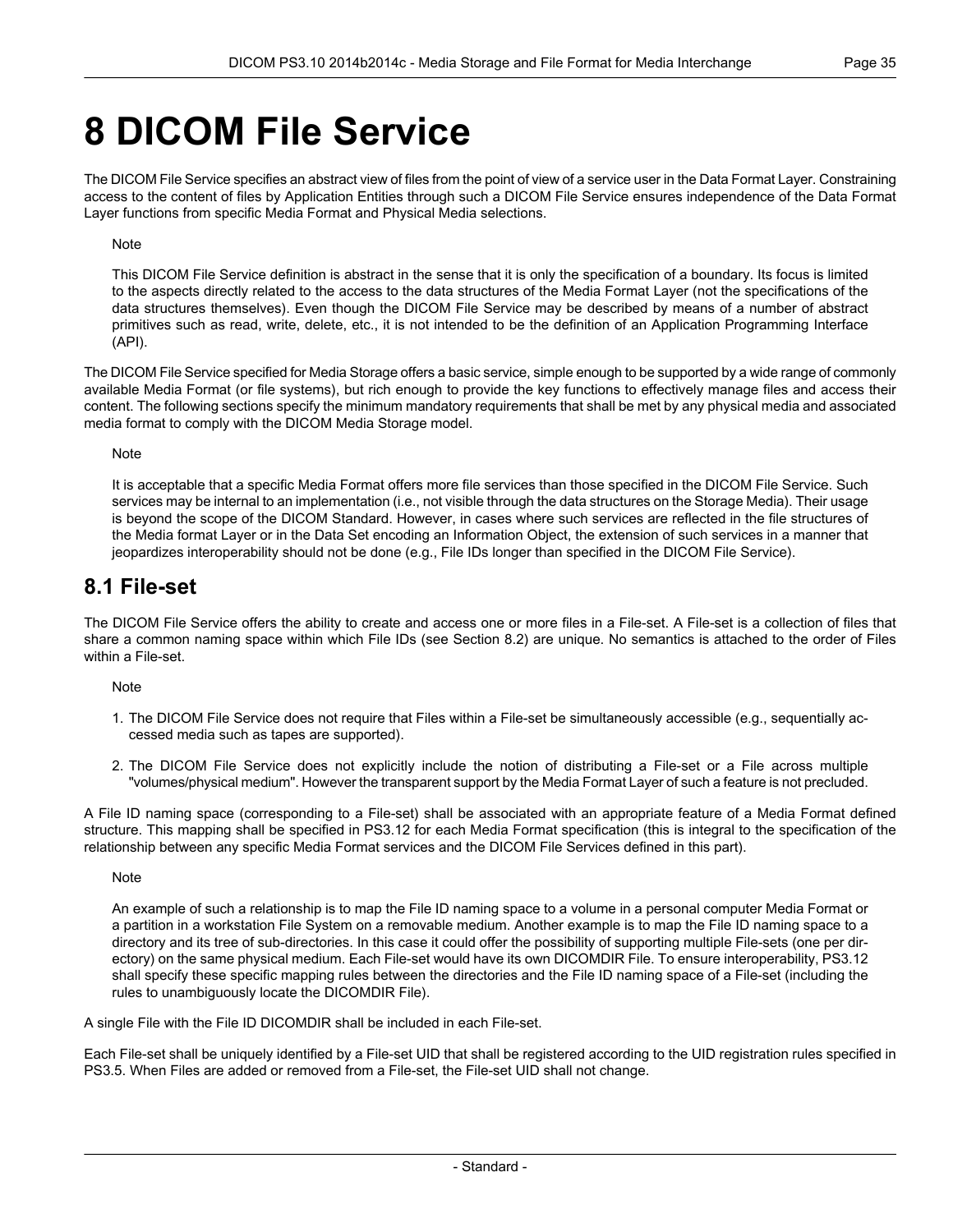A File-set may also be identified by a File-set ID, which provides a simple (but possibly not globally unique) human readable reference. A File-set ID is string of zero (0) to sixteen (16) characters from the subset of the G0 repertoire of ISO 8859 (see [Section](#page-37-1) 8.5). A Fileset ID may be associated or mapped to an appropriate identifier at the Media Format Layer.

Note

- 1. Continuing with the personal computer Media Format example used first in the previous note, a File-set ID may be defined to be identical to a volume label.
- 2. Non-DICOM Files (Files with a content not formatted according to the requirements of this Part of the DICOM Standard) may be present in a File-set. Such files should not contain the DICOM File Meta Information specified in [Table](#page-31-0) 7.1-1 and may not be referenced by the DICOM Media Storage Directory (see [Section](#page-37-2) 8.6).

<span id="page-35-0"></span>A File-set Descriptor File (a "readme" file) may also be attached to a File-set. See [PS3.3](part03.pdf#PS3.3) for a detailed specification of the Basic Directory IOD.

### **8.2 File IDs**

Files are identified by a File ID that is unique within the context of a File-set. A File ID is an ordered sequence of File ID Components. A File ID may contain one to eight components. Each Component is a string of one to eight characters from a subset of the G0 repertoire of ISO 8859 (see [Section](#page-37-1) 8.5)

Such a structure for File IDs (a sequence of components) allows the DICOM File Service to organize file selection in a hierarchical mode. No conventions are defined by the DICOM Standard for the use of the structure of File IDs components and their content (except for the reserved File ID DICOMDIR, see [Section](#page-37-2) 8.6). Furthermore, no semantics shall be conveyed by the structure and content of such File IDs. This implies that when a File ID is assigned to any File in a File-set, the creating DICOM Application Entity may choose to structure the File ID as it wishes. Any other AE reading existing files or creating new files shall not be required to know any semantics the original creator may have associated with such a structure.

The File ID used to access a File through the abstract DICOM File Service is not necessarily the sole file identifier. The interchange Media Format (file system) may allow multiple file names to address the same physical file. Any use of alternate file names is beyond the scope of the DICOM Standard.

**Note** 

- 1. A DICOM File ID is equivalent to the commonly used concept of "path name" concatenated with a "file name". An example of a valid DICOM File ID with four components shown separated by backslashes is:SUBDIR1\SUBDIR2\SUBDIR3\AB-CDEFGH
- 2. As specified in the DICOM Storage Media Model, no semantics is attached to File ID content and structure as it relates to the DICOM Information Objects stored in these files. If used, the hierarchical structure simply provides a means to organize the Files of a File-set and facilitate their selection.
- <span id="page-35-1"></span>3. The DICOM File Service does not specify any "separator" between the Components of the File ID. This is a Value Representation issue that may be addressed in a specific manner by each Media Format Layer. In DICOM IODs, File ID Components are generally handled as multiple Values and separated by "backslashes". There is no requirement that Media Format Layers use this separator.
- 4. DICOM files stored on interchange media may have an alternate file name or link that uses less restricted file names, such as a filename extension (e.g., ".dcm" in accordance with RFC 3240).

#### **8.3 File Management Roles and Services**

When DICOM Application Entities participate in the exchange of information by the interchange of Storage Media, they perform through the DICOM File Service a number of Media Storage Services:

- a. M-WRITE, to create new files in a File-set and assign them a File ID;
- b. M-READ to read existing files based on their File ID;
- c. M-DELETE to delete existing files based on their File ID;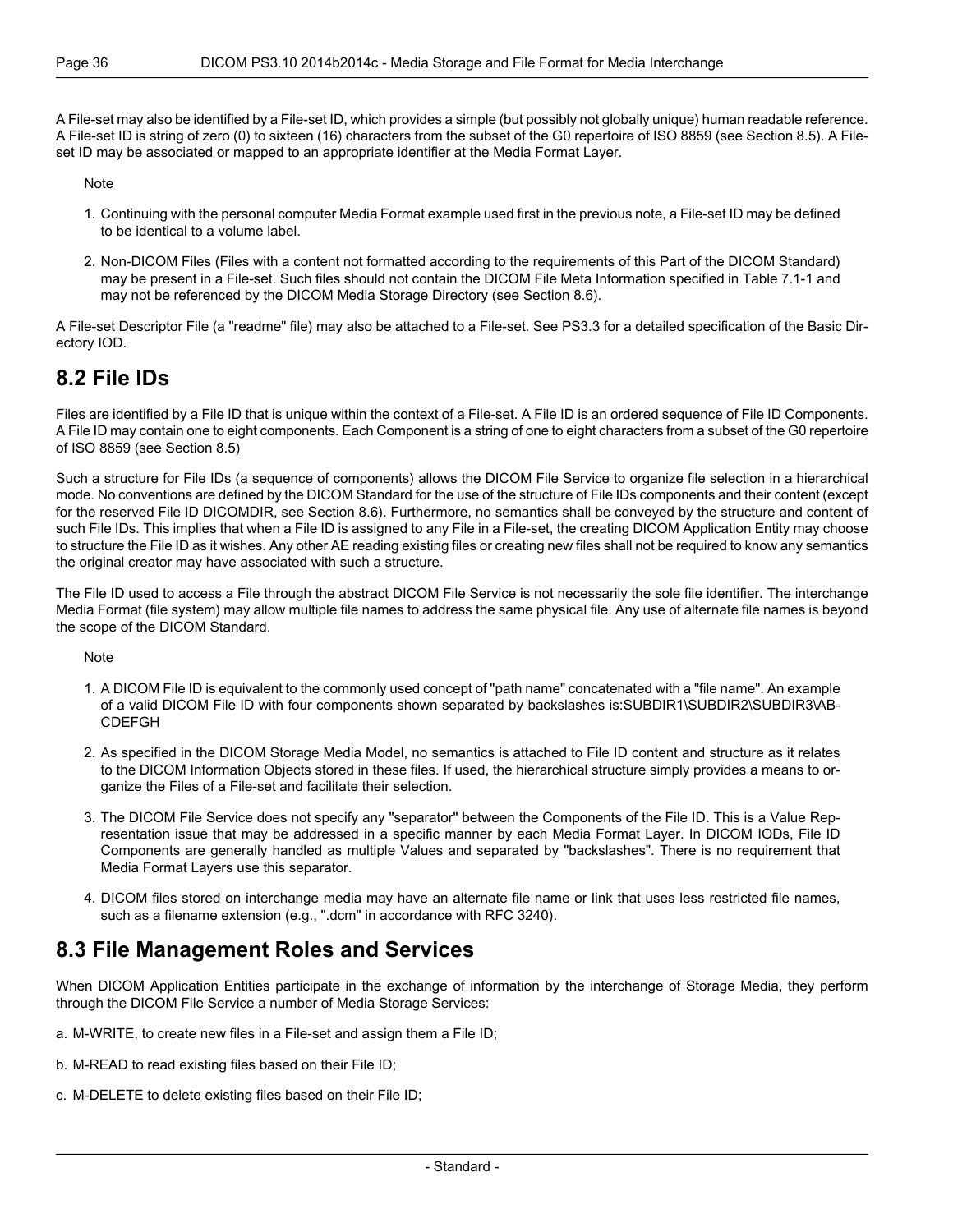- d. M-INQUIRE FILE-SET to inquire free space available for creating new files within the File-set;
- e. M-INQUIRE FILE to inquire date and time of file creation (or last update if applicable) for any file within the File-set.
- A DICOM Application Entity may take one or more of the following three roles:
- a. File-set Creator (FSC). Such an Application Entity, exercises this role by means of M-WRITE Operations to create the DICOMDIR File (see [Section](#page-37-2) 8.6) and zero or more DICOM Files;
- b. File-set Reader (FSR). Such an Application Entity, exercises this role by means of M-READ Operations to access one or more Files in a File-set. A File-set Reader shall not modify any of the files of the File-set (including the DICOMDIR File);
- c. File-set Updater (FSU). Such an Application Entity, exercises this role by means of M-READ, M-WRITE, and M-DELETE Operations. It reads, but shall not modify, the content of any of the DICOM files in a File-set except for the DICOMDIR File. It may create additional Files by means of an M-WRITE or delete existing Files in a File-set by means of an M-DELETE.

Note

Although a File-set Updater (FSU) may include the functions corresponding to a File-set Creator (FSC) and a File-set Reader (FSR), it is not required that implementations supporting an FSU role also support an FSC or an FSR role..

The use of the concept of roles in DICOM Conformance Statements will result in a more precise expression of the capabilities of implementations supporting DICOM Media Storage. Conforming implementations shall support one of the following choices:

- a. File-set Creator,
- b. File-set Reader,
- c. File-set Creator and File-set Reader,
- d. File-set Updater,
- e. File-set Updater and File-set Creator,
- f. File-set Updater and File-set Reader,
- <span id="page-36-0"></span>g. File-set Updater, File-set Creator and File-set Reader.

Based on the roles supported by a DICOM Application Entity, the DICOM File Service shall support the Media Operations defined in [Table](#page-36-0) 8.3-1.

| <b>Media Operations</b><br><b>Roles</b> | <b>M-WRITE</b> | <b>M-READ</b> | <b>M-DELETE</b> | <b>M-INQUIRE FILE-SET</b> | <b>M-INQUIRE FILE</b> |
|-----------------------------------------|----------------|---------------|-----------------|---------------------------|-----------------------|
| <b>FSC</b>                              | Mandatory      | Not required  | Not required    | Mandatory                 | Not required          |
| <b>FSR</b>                              | Not required   | Mandatory     | Not required    | Not required              | Mandatory             |
| FSC+FSR                                 | Mandatory      | Mandatory     | Not required    | Mandatory                 | Mandatory             |
| <b>FSU</b>                              | Mandatory      | Mandatory     | Mandatory       | Mandatory                 | Mandatory             |
| FSU+FSC                                 | Mandatory      | Mandatory     | Mandatory       | Mandatory                 | Mandatory             |
| FSU+FSR                                 | Mandatory      | Mandatory     | Mandatory       | Mandatory                 | Mandatory             |
| FSU+FSC+FSR                             | Mandatory      | Mandatory     | Mandatory       | Mandatory                 | Mandatory             |

|  |  | Table 8.3-1. Media Operations and Roles |  |
|--|--|-----------------------------------------|--|
|--|--|-----------------------------------------|--|

Note

1. Media Preparation is outside the scope of this Part of the DICOM Standard. However it is assumed to be performed by the FS Creator.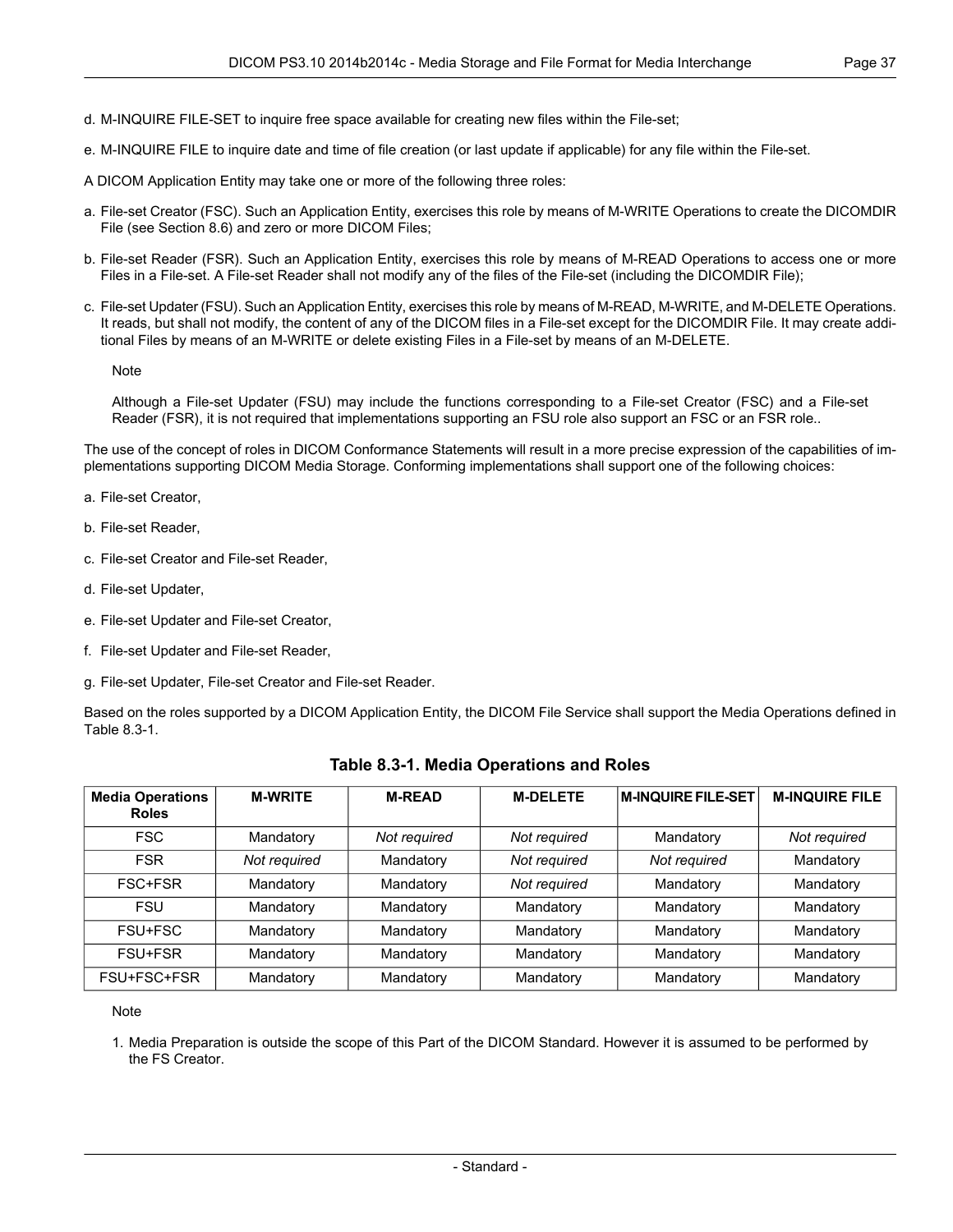- 2. The DICOM File Service does not require that file update capabilities (e.g., append) be supported by every Media Format Definition selected. The non-support of such file update capabilities to the DICOMDIR File may simply result in having to delete and create a new file in order to keep the directory information consistent.
- 3. If the content of a file needs to be updated or changed by an FSU, it is considered by this Part of the DICOM Standard as an M-DELETE Operation followed by an M-WRITE Operation. The FSU is responsible for ensuring the internal consistency of the File and its conformance to PS3.10 and the specific SOP Class stored, exactly as if the FSU was creating a new File. In particular, if an FSU implementation needs to update the file content but is not able to recognize and fully process the content of the File Preamble (see [Section](#page-30-1) 7.1), it may consider setting the first four bytes of the Preamble to "DICM" followed by 124 bytes to 00H. This would avoid introducing inconsistencies between the content of the File Preamble and the remainder of the file content. An example of this situation may occur when a TIFF IFD 0 Offset in the File Preamble points at a further TIFF IFD embedded in the DICOM Data Set, and the update operation changes the location of this embedded TIFF IFD.

#### <span id="page-37-0"></span>**8.4 File Content Access**

The DICOM File Service offers the ability to access the content of any File of a File-set. The File content is an ordered string of zero or more bytes, where the first byte is at the beginning of the file and the last byte at the end of the File.

**Note** 

This File content definition as an ordered string of bytes is related to the view provided at the DICOM File Service level. It may not correspond to the physical ordering of bytes of data on a specific medium.

The DICOM File Service shall manage the delimitation of the end of the File by ensuring the user of the File Service that read access beyond the last byte will be detected and reported to the DICOM File Service user. This delimitation function is performed by the Media Format Layer.

The DICOM File Service shall offer the ability:

- a. for an FSR or FSU to perform an M-READ to read zero or more bytes of the content of a File;
- <span id="page-37-1"></span>b. for an FSC or FSU to perform an M-WRITE to write one or more bytes making the content of a File.

Note

The DICOM File Service does not require any specific capability for the selective read access or write access of the content of a file (e.g., seek or append). However it does not restrict specific Media Format definitions to support such features.

#### **8.5 Character Set**

File IDs and File-set IDs shall be character strings made of characters from a subset of the G0 repertoire of ISO 8859. The following characters form this subset:

A, B, C, D, E, F, G, H, I, J, K, L, M, N, O, P, Q, R, S, T, U, V, W, X, Y, Z (uppercase)

1, 2, 3, 4, 5, 6, 7, 8, 9, 0 and \_ (underscore)

Note

- <span id="page-37-2"></span>1. This is the character set defined for Control Strings (Value Representation CS - see [PS3.5\)](part05.pdf#PS3.5) except that SPACE is not included.
- 2. This character set is selected to limit characters in File IDs and File-set IDs to those that do not conflict with reserved characters and delimiters in the file systems defined in [PS3.12](part12.pdf#PS3.12). Component delimiters or other required demarcations defined in [PS3.12](part12.pdf#PS3.12) are not part of File IDs or File-set IDs

### **8.6 Reserved DICOMDIR File ID**

A single File with a File ID, DICOMDIR, shall exist as a member of every File-set. This File ID is made of a single Component (see [Section](#page-35-0) 8.2 for the File ID structure). It contains the DICOM Media Storage Directory (see [PS3.3](part03.pdf#PS3.3) for detailed specification of the Basic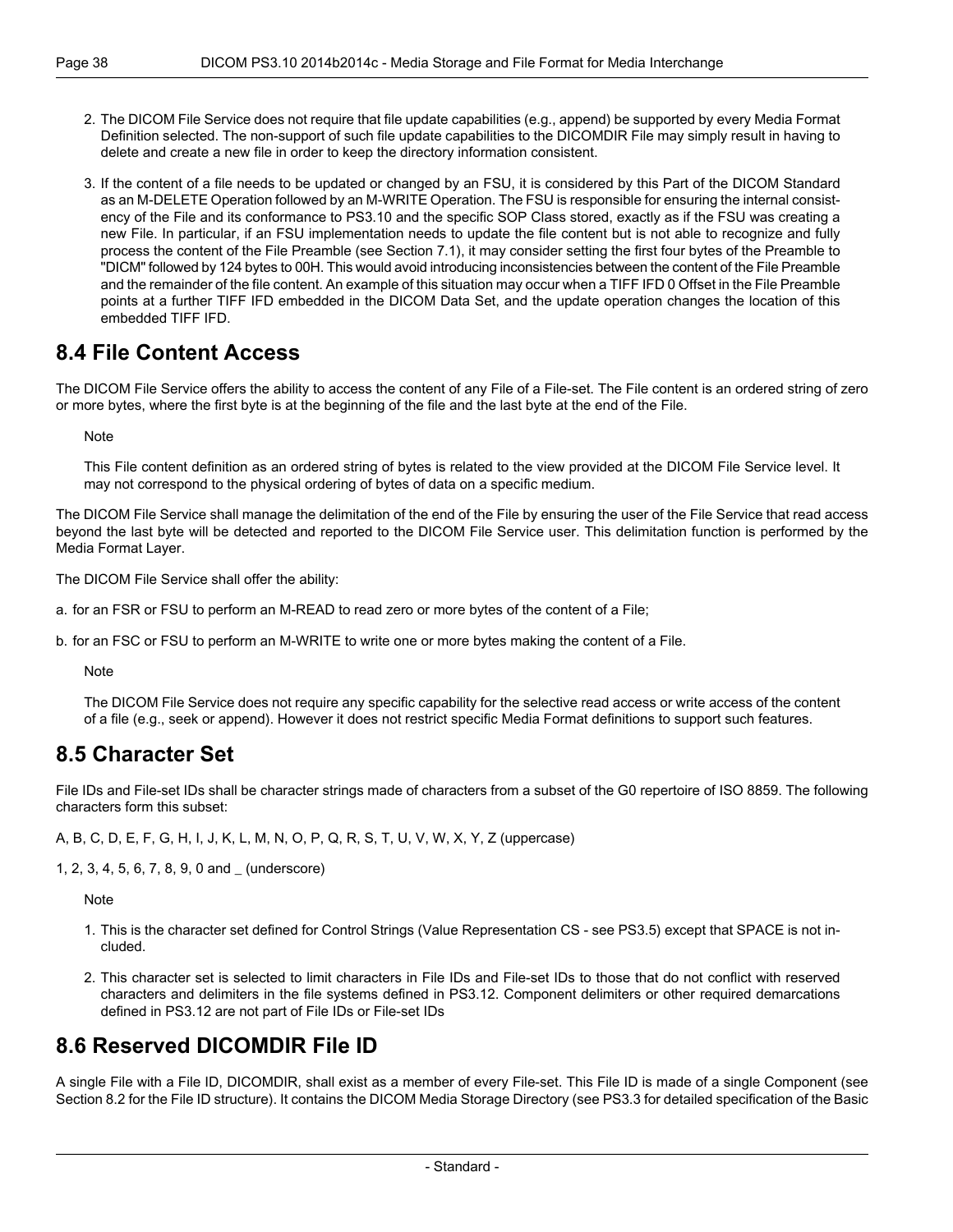Note

- 1. An example of the content of the DICOMDIR File may be found in [Annex](#page-42-0) A.
- 2. If one chooses to map the origin of a File-set to a specific directory node in a specific Media Format, the File IDs, including the DICOMDIR File IDs, would be relative to this directory node path name.

The DICOMDIR File shall use the Explicit VR Little Endian Transfer Syntax (UID=1.2.840.10008.1.2.1) to encode the Media Storage Directory SOP Class. The DICOMDIR File shall comply with the DICOM File Format specified in Section 7 of this Standard. In particular the:

- a. SOP Class UID in the File Meta Information (header of the DICOMDIR File) shall have the Value specified in [PS3.4](part04.pdf#PS3.4) of this Standard for the Media Storage Directory SOP Class;
- b. SOP Instance UID in the File Meta Information (header of the DICOMDIR File) shall contain the File-set UID Value. The File-set UID is assigned by the Application Entity that created the File-set (FSC role, see [Section](#page-35-1) 8.3) with zero or more DICOM Files. This File-set UID Value shall not be changed by any other Application Entities reading or updating the content of the File-set.

Note

- 1. This policy reflects that a File-set is an abstraction of a "container" within which Files may be created or read. The Fileset UID is related to the "container" not its content. A File-set in the DICOM File Service is intended to be mapped to a supporting feature of a selected Media Format (e.g., volume or partition).
- 2. The Standard does not prevent the making of duplicate copies of a File-set (i.e., a File-set with the same File-set UID). However, within a managed domain of File-sets, a domain specific policy may be used to prevent the creation of such duplicate File-sets.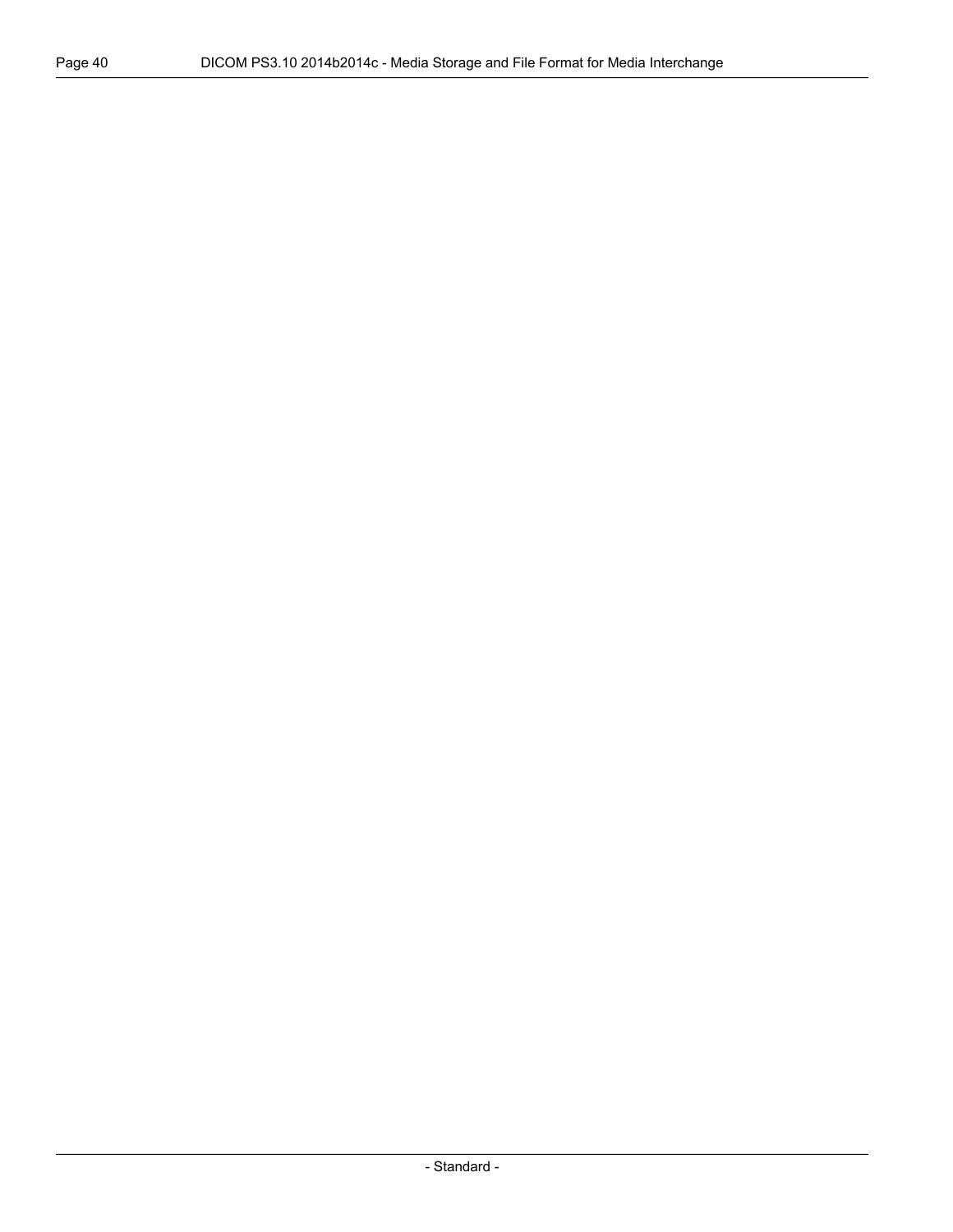# <span id="page-40-0"></span>**9 Conformance Requirements**

An implementation of PS3.10 shall:

- a. have a Conformance Statement based on a [PS3.11](part11.pdf#PS3.11) Application Profile in accordance with the framework defined in [PS3.2](part02.pdf#PS3.2);
- b. meet the requirements of the DICOM File Format as specified in [Section](#page-30-0) 7;
- c. support the DICOM File Service as specified in [Section](#page-34-0) 8, in one or more of the roles identified in [Section](#page-35-1) 8.3;
- d. perform the Media Operations defined in [Table](#page-36-0) 8.3-1 according to the role supported;
- e. support the DICOMDIR File with a content as specified in the Media Storage Directory SOP Class in [PS3.4.](part04.pdf#PS3.4)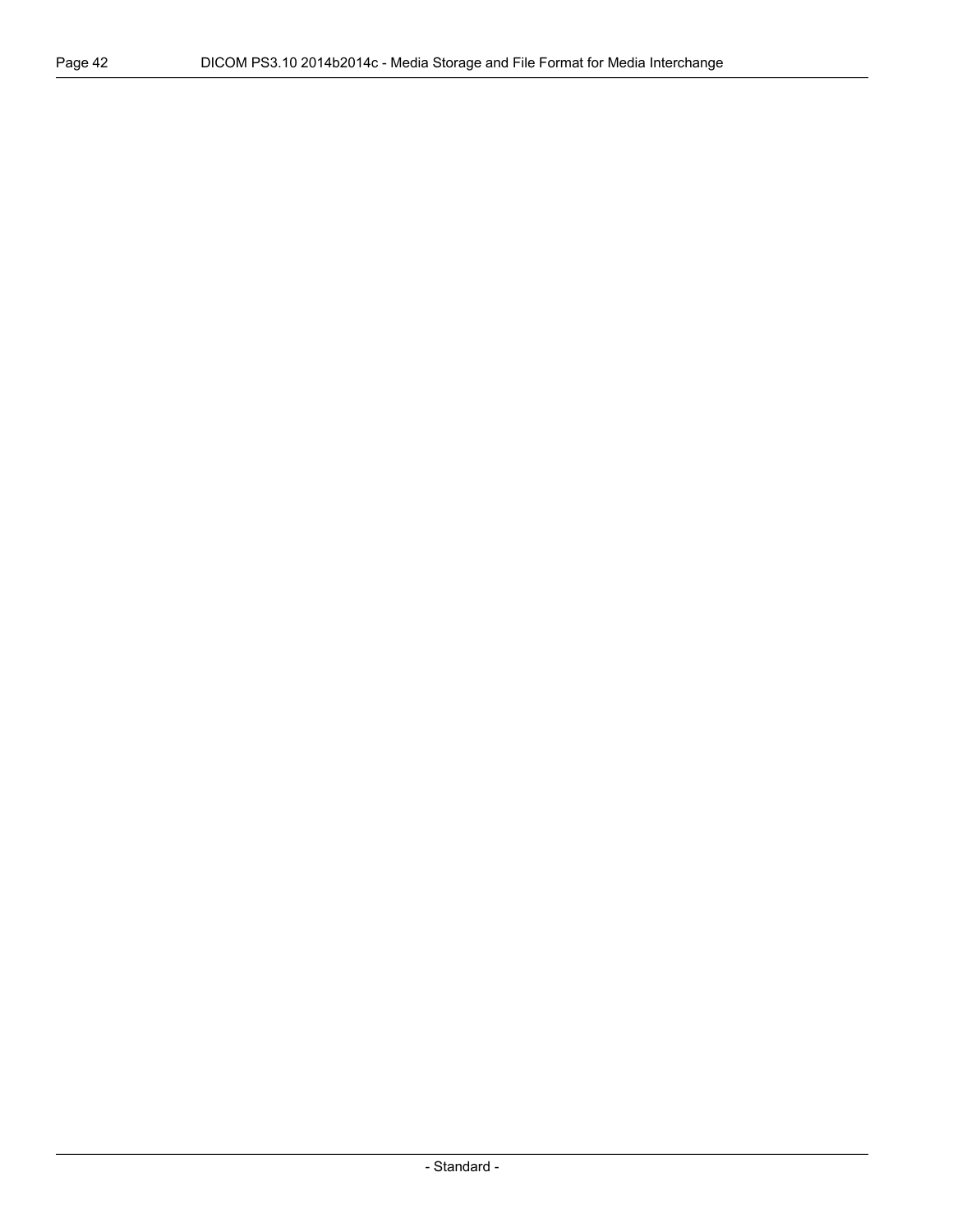# <span id="page-42-0"></span>**A Example of DICOMDIR File Content (Informative)**

<span id="page-42-1"></span>This Annex provides an example of a File content that is based on selected aspects of the example introduced in [PS3.3](part03.pdf#PS3.3) for the Basic Directory Information Object. This is not a normative Annex. It is only an illustration, which is simply intended to help the reader better understand the organization of a DICOM Directory stored in a DICOMDIR File.

### **A.1 Simple Directory Content Example**

<span id="page-42-2"></span>[Table](#page-42-2) A.1-1 shows in a simplified manner, the content of a simple DICOMDIR File. Values of elements are noted between square brackets (e.g., [1.2.840.10008.34.7.6]). Byte Offsets are shown by symbolic Values noted between brackets (e.g., {1493}).

| Meta-Info                               | 128 bytes | File Preamble <b>[all bytes set to 00H]</b>                          |
|-----------------------------------------|-----------|----------------------------------------------------------------------|
|                                         | 4 bytes   | <b>DICOM Prefix [DICM]</b>                                           |
|                                         | 0002,0000 | Group Length                                                         |
|                                         | 0002,0001 | File Meta-Information Version [0001]                                 |
|                                         | 0002.0002 | SOP Class UID [1.2.840.10008.1.3.10]                                 |
|                                         | 0002,0003 | SOP Instance UID [1.2.840.23856.36.45.3]                             |
|                                         | 0002,0010 | Transfer Syntax UID [1.2.840.10008.1.1]                              |
|                                         | 0002,0012 | Implementation Class UID [1.2.840.23856.34.90.3]                     |
|                                         |           |                                                                      |
| File-set Identification                 | 0004,1130 | File-set ID [EXAMPLE]                                                |
|                                         |           |                                                                      |
| <b>General Directory</b><br>Information | 0004,1200 | Offset of First Record of Root Directory Entity {1829}               |
|                                         | 0004,1202 | Offset of Last Record of Root Directory Entity {6F18}                |
|                                         | 0004,1212 | File-set Consistency Flag [0000H]                                    |
|                                         |           |                                                                      |
|                                         | 0004,1220 | Directory Record Sequence.                                           |
|                                         |           | This Data Element Value includes the following Sequence of Items.    |
| {1829} Item Tag                         | FFFE,E000 | Item Data Element (includes the following Data Elements)             |
| Study 1                                 | 0004,1400 | Offset of the next Dir. Record in Dir. Entity (not shown in example) |
| Directory Record                        | 0004,1410 | Record In-use Flag [FFFFH]                                           |
|                                         | 0004,1420 | Offset of Referenced Lower Level Directory Entity {2299}             |
|                                         |           |                                                                      |
|                                         | 0004,1430 | Directory Record Type [STUDY]                                        |

#### **Table A.1-1. Directory Content Example**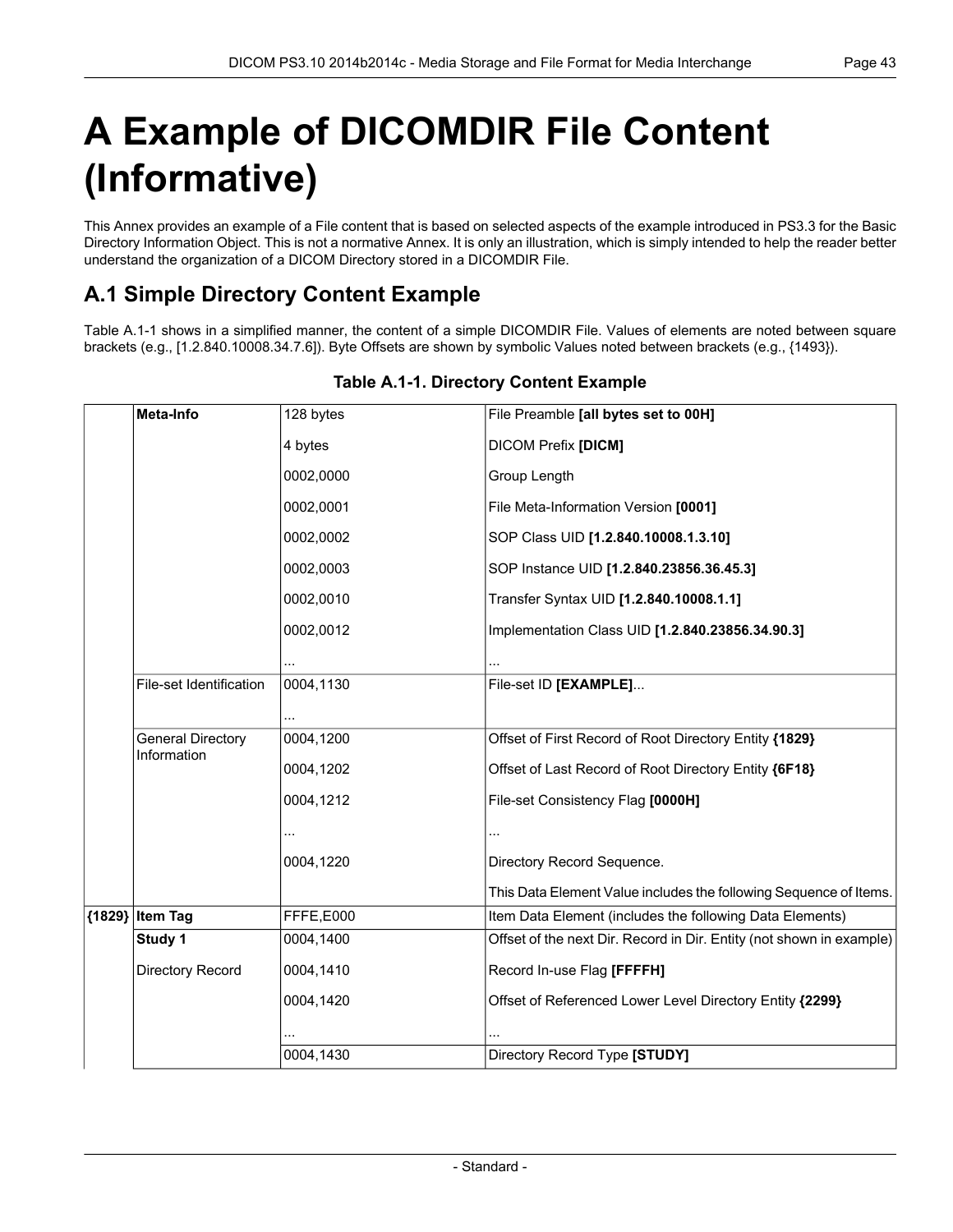|          | Selection Keys    | 0020,000D | Study Instance UID [1.2.840.4656.23.4568745]                         |
|----------|-------------------|-----------|----------------------------------------------------------------------|
|          |                   | 0020,0010 | Study ID [srt78UJ]                                                   |
|          |                   |           |                                                                      |
|          |                   |           |                                                                      |
|          | Item Del. Tag     | FFFE,E00D | Item Delimitation Tag is present only if Item is of undefined length |
| ${2299}$ | <b>Item Tag</b>   | FFFE,E000 | Item Data Element (includes the following Data Elements)             |
|          | Series 1          | 0004,1400 | Offset of the next Dir. Record in Dir. Entity (not shown in example) |
|          | Directory Record  | 0004,1410 | Record In-use Flag [OFFFFH]                                          |
|          |                   | 0004,1420 | Offset of Referenced Lower Level Directory Entity {2681}             |
|          |                   |           |                                                                      |
|          |                   | 0004,1430 | Directory Record Type [SERIES]                                       |
|          | Selection Keys    | 0008,0060 | Modality [NM]                                                        |
|          |                   | 0020,0011 | Series Number [2]                                                    |
|          |                   |           |                                                                      |
|          | Item Del. Tag     | FFFE,E00D | Item Delimitation Tag is present only if Item is of undefined length |
|          | ${2681}$ Item Tag | FFFE,E000 | Item Data Element (includes the following Data Elements)             |
|          | Image 1           | 0004,1400 | Offset of the next Dir. Record in Dir. Entity {3419}                 |
|          |                   |           |                                                                      |
|          | Directory Record  | 0004,1410 | Record In-use Flag [FFFFH]                                           |
|          |                   | 0004,1420 | Offset of Referenced Lower Level Directory Entity [00000000H]        |
|          |                   |           |                                                                      |
|          |                   | 0004,1430 | Directory Record Type [IMAGE]                                        |
|          |                   | 0004,1500 | Referenced File ID [DIR\TDRI\3856G3]                                 |
|          |                   | 0004,1510 | Referenced SOP Class UID in File [1.2.840.10008.5.1.4.1.1.5]         |
|          |                   | 0004,1511 | Referenced SOP Instance UID in File [1.2.840.34.56.78999654.234]     |
|          |                   | 0004,1512 | Referenced Transfer Syntax UID in File [1.2.840.10008.1.2.1]         |
|          | Selection Keys    | 0008,0018 | Image SOP Instance UID [1.2.840.34.56.78999654.234]                  |
|          |                   | 0020,0013 | Image Number [1]                                                     |
|          |                   |           |                                                                      |
|          | Item Del. Tag     | FFFE,E00D | Item Delimitation Tag is present only if Item is of undefined length |
|          | {3419} Item Tag   | FFFE,E000 | Item Data Element (includes the following Data Elements)             |
|          | Image 2           | 0004,1400 | Offset of the next Dir. Record in Dir. Entity (not shown in example) |
|          | Directory Record  | 0004,1410 | Record In-use Flag [FFFFH]                                           |
|          |                   |           |                                                                      |
|          |                   | 0004,1420 | Offset of Referenced Lower Level Directory Entity [00000000H]        |
|          |                   |           |                                                                      |
|          |                   | 0004,1430 | Directory Record Type [IMAGE]                                        |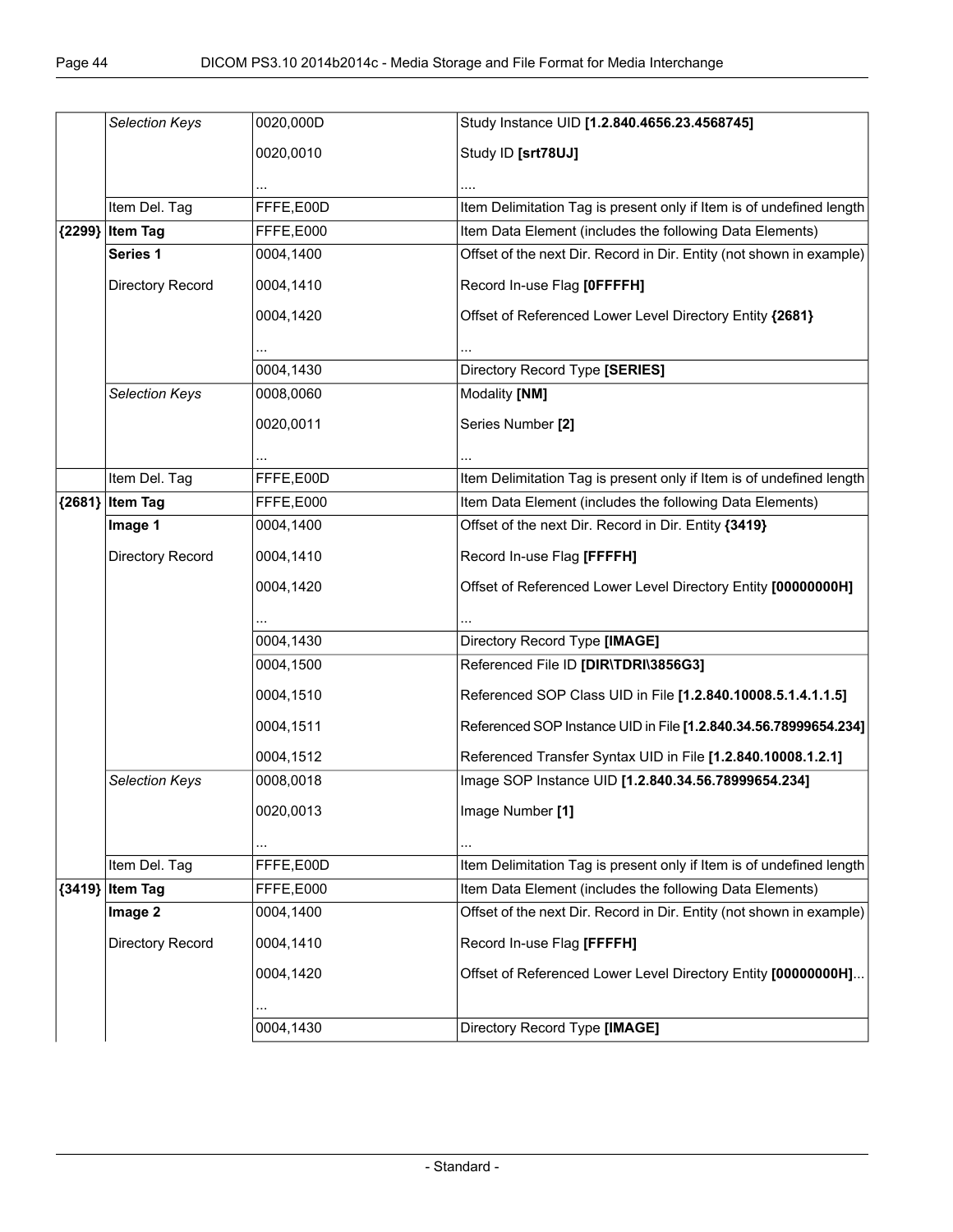|          |                                           | 0004,1500 | Referenced File ID [DIR\TDRI\3856G7]                                                                                                                               |
|----------|-------------------------------------------|-----------|--------------------------------------------------------------------------------------------------------------------------------------------------------------------|
|          |                                           | 0004.1510 | Referenced SOP Class UID in File [1.2.840.10008.5.1.4.1.1.5]                                                                                                       |
|          |                                           | 0004,1511 | Referenced SOP Instance UID in File [1.2.840.34.56.78999654.235]                                                                                                   |
|          |                                           | 0004,1512 | Referenced Transfer Syntax UID in File [1.2.840.10008.1.2.2]                                                                                                       |
|          | <b>Selection Keys</b>                     | 0008,0018 | Image SOP Instance UID [1.2.840.34.56.78999654.235]                                                                                                                |
|          |                                           | 0020,0013 | Image Number [2]                                                                                                                                                   |
|          |                                           |           |                                                                                                                                                                    |
|          | Item Del. Tag                             | FFFE,E00D | Item Delimitation Tag is present only if Item is of undefined length                                                                                               |
| ${6F18}$ | <b>Item Tag</b>                           | FFFE,E000 | Item Data Element (includes the following Data Elements)                                                                                                           |
|          | <b>Patient C</b>                          | 0004.1400 | Offset of the next Dir. Record in Dir. Entity {00000000H}                                                                                                          |
|          | Directory Record                          | 0004,1410 | Record In-use Flag [FFFFH]                                                                                                                                         |
|          |                                           | 0004,1430 | Directory Record Type [PATIENT]                                                                                                                                    |
|          |                                           |           |                                                                                                                                                                    |
|          | <b>Selection Keys</b>                     | 0010,0010 | Patient Name [Patient C]                                                                                                                                           |
|          |                                           | 0010.0020 | Patient ID [523-61-8765]                                                                                                                                           |
|          |                                           | .         | .                                                                                                                                                                  |
|          | Item Del. Tag                             | FFFE.E00D | Item Delimitation Tag is present only if Item is of undefined length                                                                                               |
|          | Sequence Delimitation   FFFE, E0DD<br>Tag |           | Used only if the Directory Record Sequence (0004,1220) is of<br>undefined length to delimit the end of the Value of the Directory<br>Record Sequence Data Element. |

### <span id="page-44-0"></span>**A.2 Example of DICOMDIR File Content With Multiple Referenced Files**

This section was previously defined in DICOM. It is now retired. See PS3.3-1998.